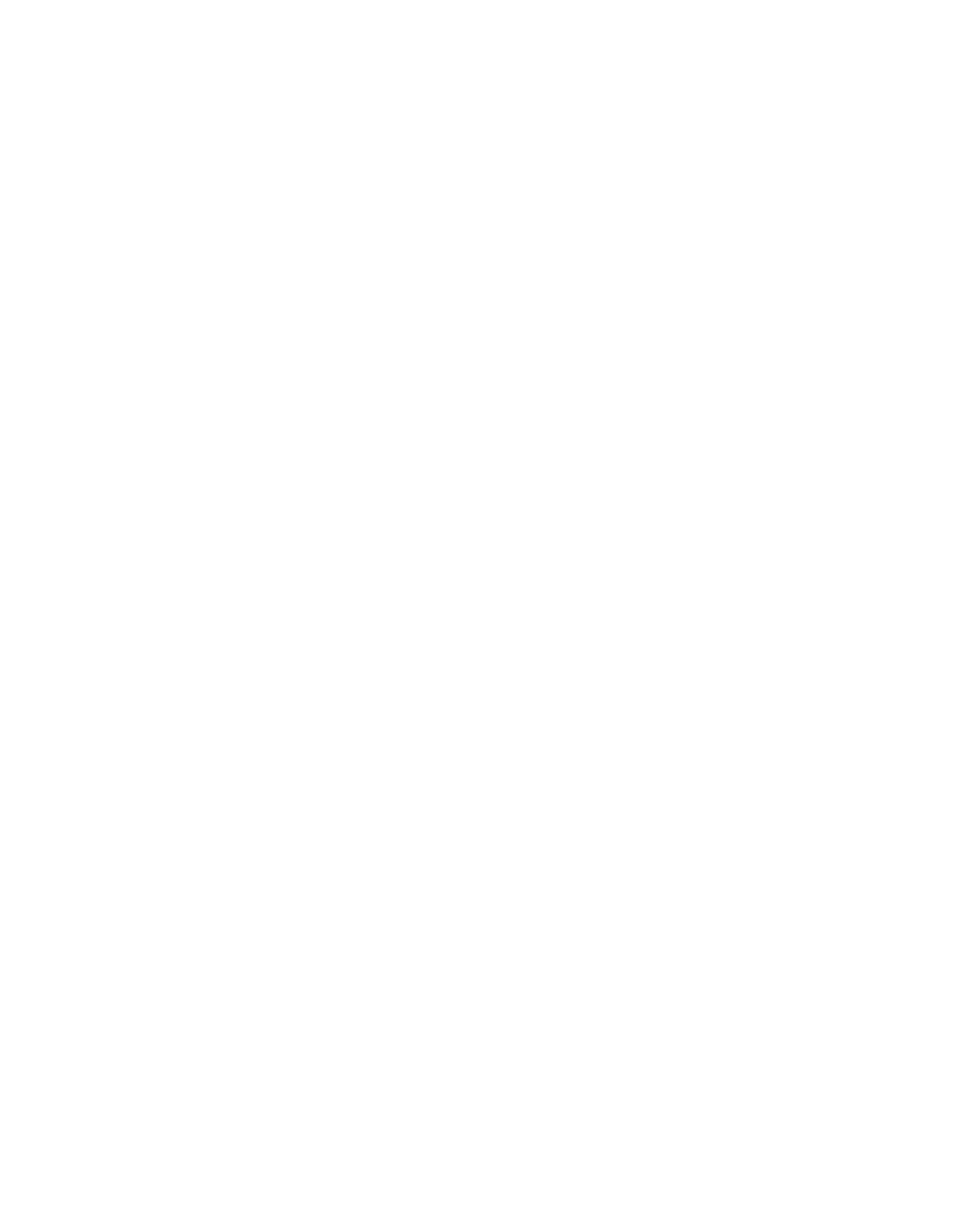# **MARYLAND STATE BOARD OF EDUCATION**

**James H. Degraffenreidt, Jr.**  *President* 

**Charlene M. Dukes**  *Vice President* 

**Mary K. Finan** 

**S. James Gates, Jr.** 

**Luisa Montero-Diaz** 

**Sayed M. Naved** 

**Madhu Sidhu** 

**Guffrie M. Smith, Jr.** 

**Donna Hill Staton** 

**Ivan C. A. Walks** 

**Kate Walsh** 

**Gayson M. Sampson**  *Student Member*

**Nancy S. Grasmick Secretary-Treasurer of the Board**  State Superintendent of Schools

#### **Ann E. Chafin**

Assistant State Superintendent Division of Student, Family, and School Support

#### **Charles J. Buckler**

Executive Director Division of Student, Family, and School Support

**Dominic M. Romano**  School Safety Specialist Division of Student, Family, and School support

#### **Martin O'Malley**

Governor

The Maryland State Department of Education does not discriminate on the basis of race, color, sex, age, national origin, religion, disability, or sexual orientation in matters affecting employment or in providing access to programs. For inquiries related to departmental policy, please contact Equity Assurance and Compliance Branch, 200 West Baltimore Street, Baltimore, Maryland 21201, 410-767-0426 (VOICE), 410-333- 6442 (TTY/TDD), 410-333-2226 (FAX).

> **©2011 Maryland State Department of Education March 2011**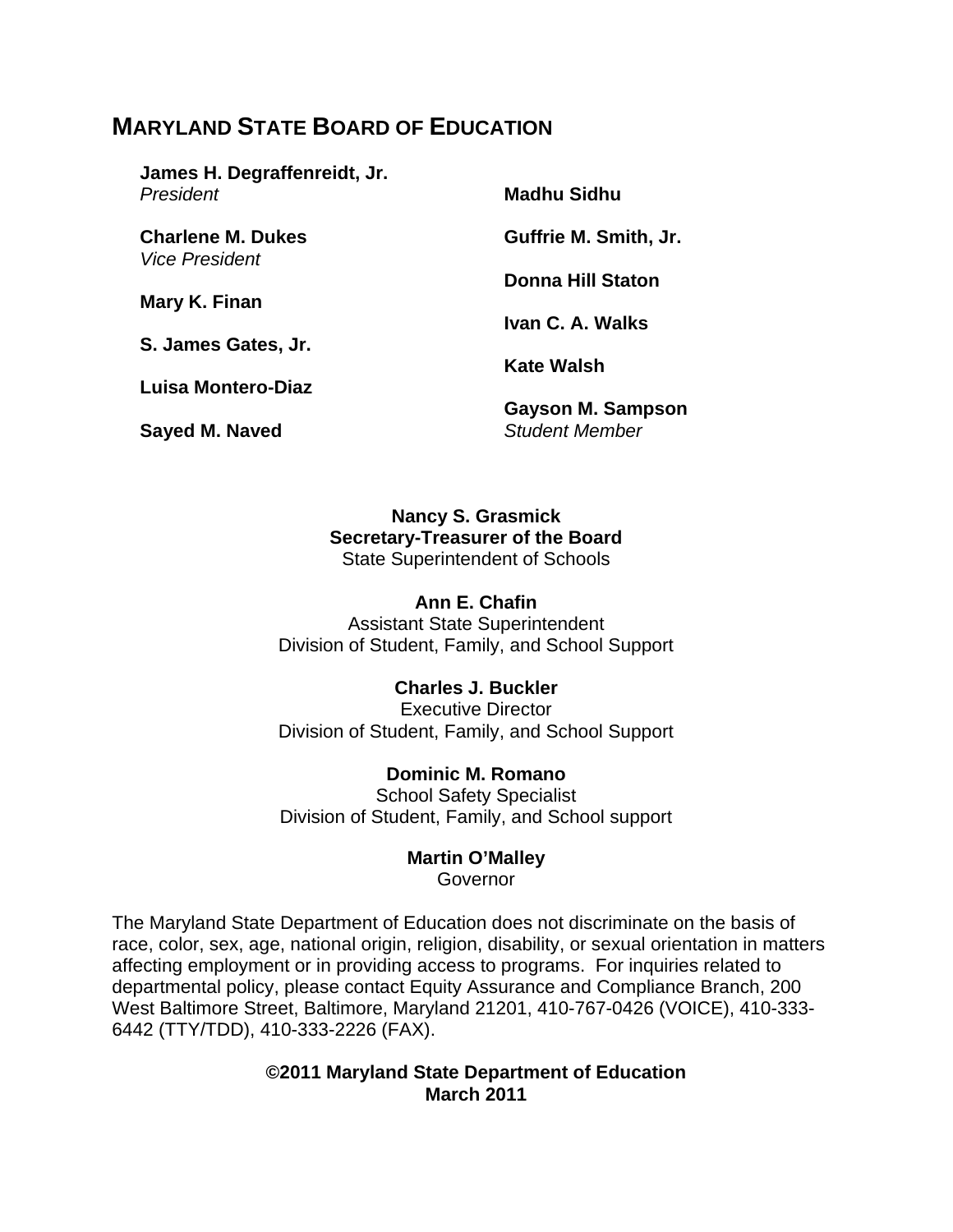# **TABLE OF CONTENTS**

| Implementation of the Law by Local School Systems Page 4 |  |
|----------------------------------------------------------|--|
|                                                          |  |
|                                                          |  |
|                                                          |  |
|                                                          |  |
|                                                          |  |
|                                                          |  |
|                                                          |  |
|                                                          |  |
| Number of Days Missed From School by Victims  Page 15    |  |
| Number of Days Missed From School by Offenders Page 16   |  |
|                                                          |  |
|                                                          |  |

#### **Appendix - Forms**

- **Bullying, Harassment, or Intimidation Reporting Form**
- **Bullying, Harassment, or Intimidation Incident School Investigation Form**
- **Bullying, Harassment, or Intimidation Incident Reporting Instrument**
- **Directions for Local School Systems**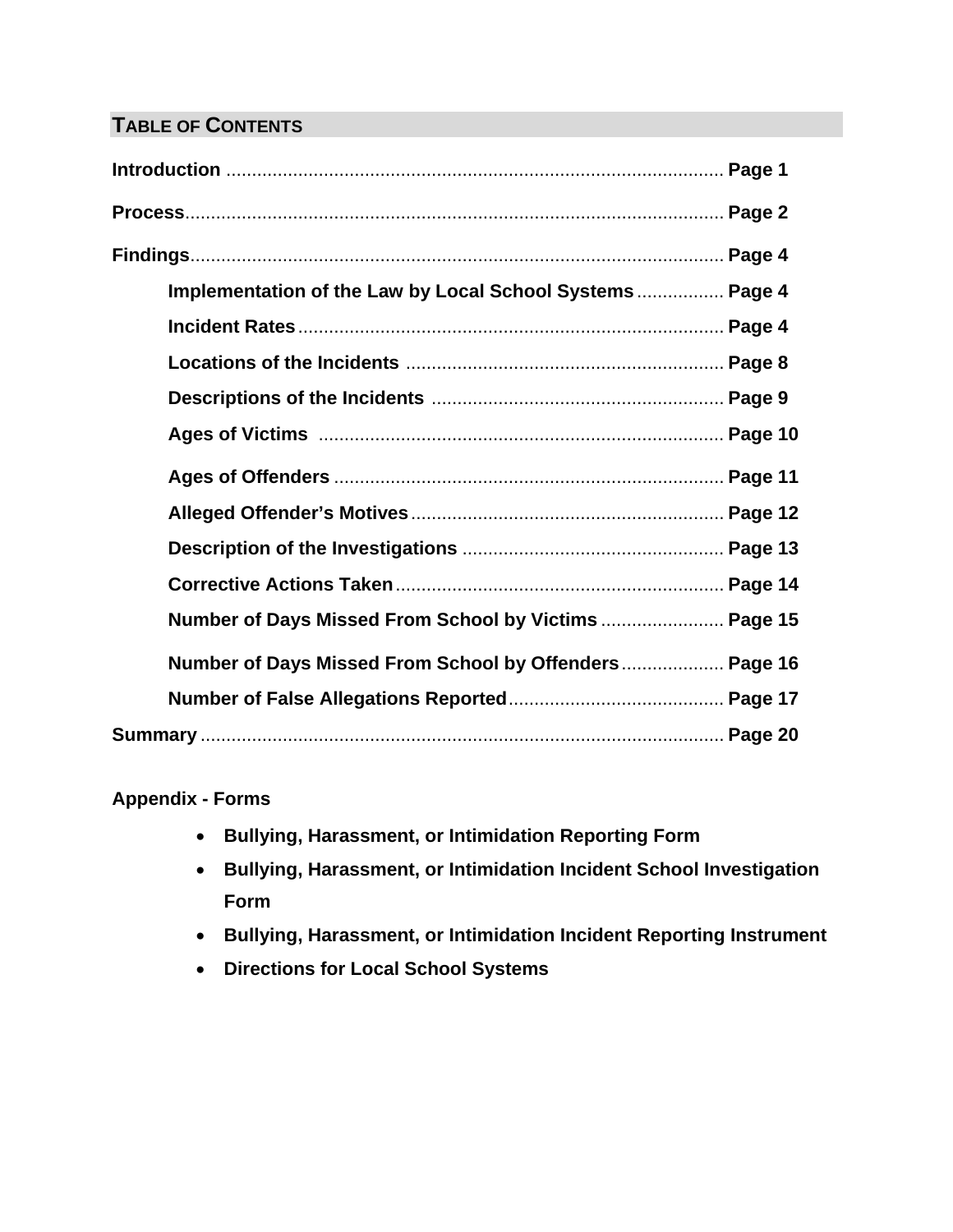# **BULLYING, HARASSMENT, OR INTIMIDATION IN MARYLAND PUBLIC SCHOOLS**

# **INTRODUCTION**

The Safe Schools Reporting Act of 2005 became effective on July 1, 2005. The law (Education Article §7-424, Annotated Code) required the Maryland State Department of Education (MSDE) to require a county board of education and the Baltimore City Board of School Commissioners to report incidents of harassment or intimidation against students in public schools under the county board's and commission's jurisdiction. Additionally, MSDE was required to create and distribute a "Standard Victim of Harassment or Intimidation Report Form", and to submit a report to the Maryland General Assembly consisting of a summary of the information included in the victim of harassment and intimidation forms filed with the county and Baltimore City boards the previous school year.

To ensure that the law was implemented according to reporting requirements, the first reporting period of the Safe Schools Reporting Act of 2005 encompassed the first semester of the 2005-2006 school year. The first reporting period for schools and local school systems (LSSs) began on the first day of school in each LSS and continued through the end of the first semester (January 13, 2006) of the 2005-2006 school year. The information contained in the first Report to the General Assembly represented this time period. It was submitted prior to the March 31, 2006 deadline.

The second Report to the General Assembly described the process used by MSDE to carry out the mandates of this law but the reporting period in the second report represented the entire 2005-2006 school year (first and second semesters). The third Report to the General Assembly described the process used by MSDE to carry out the mandates of this law. The reporting period for the third report encompassed the entire 2006-2007 school year (first and second semesters). The fourth Report to the General Assembly described the process used by the MSDE to carry out the mandates of this law. The reporting period for the fourth report encompassed the entire 2007-2008 school year (first and second semesters). The fifth Report to the General Assembly described the process used by MSDE to carry out the mandates of this law. The reporting period for the fifth report encompassed the entire 2008-2009 school year (both semesters).

The sixth Report to the General Assembly still describes the process used by the MSDE to carry out the mandates of this law. The reporting period for this sixth report encompasses the entire 2009-2010 school year (first and second semesters). The report still provides additional information gathered as a result of the implementation of the law, including LSS practices and procedures employed in order to meet this requirement. The findings from the LSS reports are detailed, including incident rates, locations and descriptions of the incidents, ages of victims and perpetrators, alleged motives of the perpetrators, investigative methods used, corrective actions taken by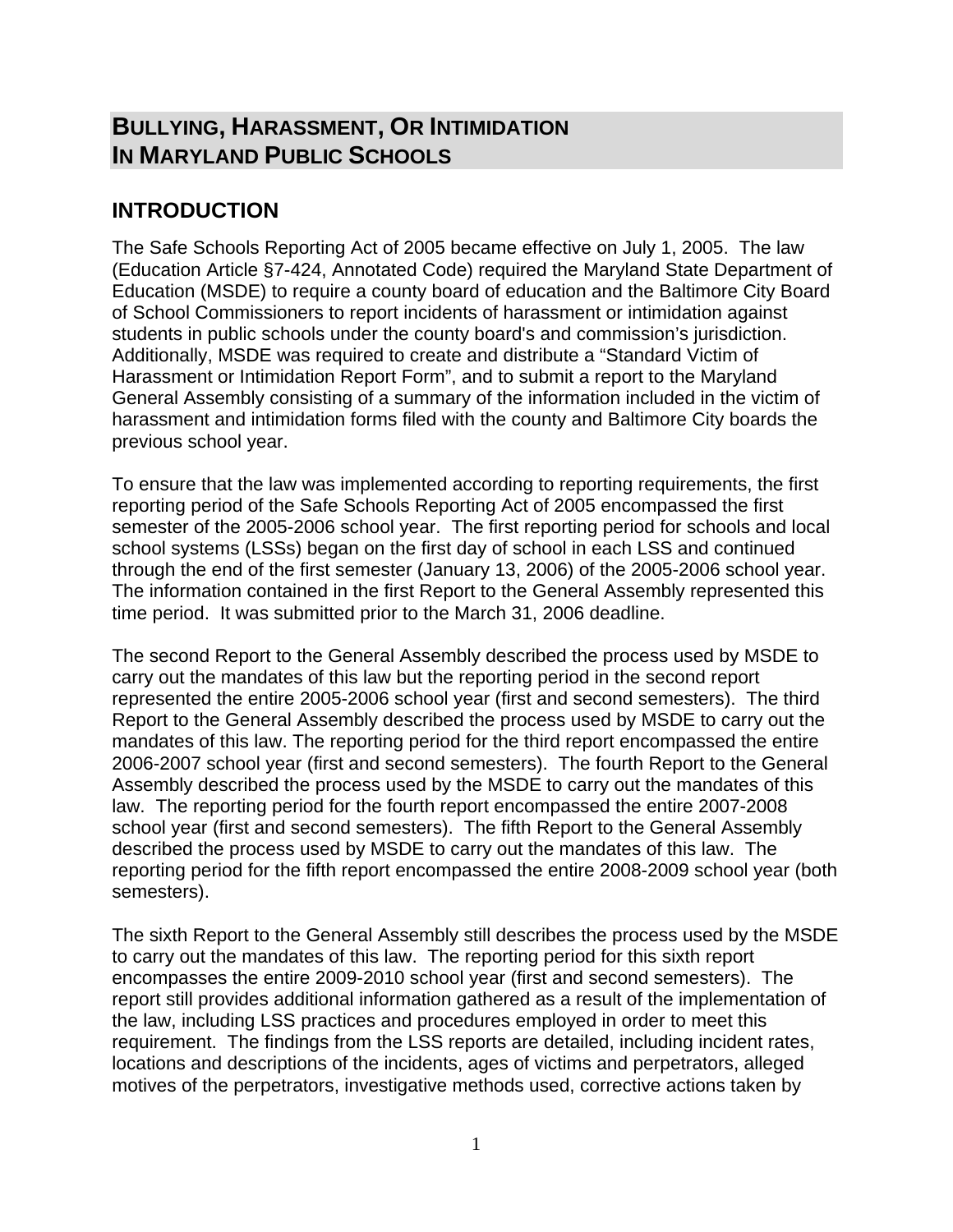schools, number of days missed by victims and perpetrators, and the number of false allegations reported.

The 2008 General Assembly passed three bills which were enacted into law on July 1, 2008 that affected the Safe Schools Reporting Act of 2005. House Bill (HB) 1209 removed the sunset requirement of the original Safe Schools Reporting Act of 2005. The requirements of that law will now remain in effect unless changed by future legislation. HB 1158 added a provision to the original law which permitted school staff members to use the same incident reporting form previously available to only students, parents, or close adult relatives of a student. Lastly, HB 199 required the Maryland State Board of Education to develop a model anti-bullying policy in collaboration with school system representatives by March 31, 2009. The model policy was developed according to the requirements of Education Article §7-424.1, Annotated Code of Maryland and was formally adopted by the Maryland State Board of Education on February 24, 2009. The model policy was forwarded to the twenty-four LSSs in the State and was used by them as a basis for developing their own anti-bullying policies as required by the law. All LSSs submitted copies of their anti-bullying policies to the State Superintendent of Schools on or before July 1, 2009. The law also kept all requirements of the Safe Schools Reporting Act of 2005 while expanding the definition of bullying, harassment, or intimidation and adding a definition for an electronic communication.

# **PROCESS**

In compliance with the law, MSDE was tasked with developing forms that included the elements required by the law. In July, 2005, MSDE assembled a group of stakeholders that included representatives from Carroll, Montgomery, Baltimore, Cecil, and Frederick Counties. Additionally, representatives from the mental health profession participated. The desire of each of the participants was to develop forms that would include the elements required by law, but would not go beyond the law, and thereby would not include questions *that were not required*. With guidance from the Office of the Attorney General, the group worked to reach consensus on forms and procedures that would fulfill the intent of the legislation. Furthermore, a spreadsheet was developed to ensure the accurate and consistent collection of data from all LSSs.

Once the forms were finalized, they were sent to the local superintendents of schools for review and comment. Additionally, draft forms were sent to directors of student services, school counseling supervisors, and supervisors of safe and drug-free schools for comment. Where possible, and in keeping with the decision to include *only*  elements mandated by law, comments and suggestions were incorporated into the forms.

The *Harassment or Intimidation (Bullying) Reporting Form* is a standard form to be used by all public schools, and cannot be modified. Its title was changed to correspond to the requirements of HB 199. Its components and function remain the same. It is now entitled the *Bullying, Harassment, or Intimidation Reporting Form* and includes a section for check-off if used by a school staff member (see Form).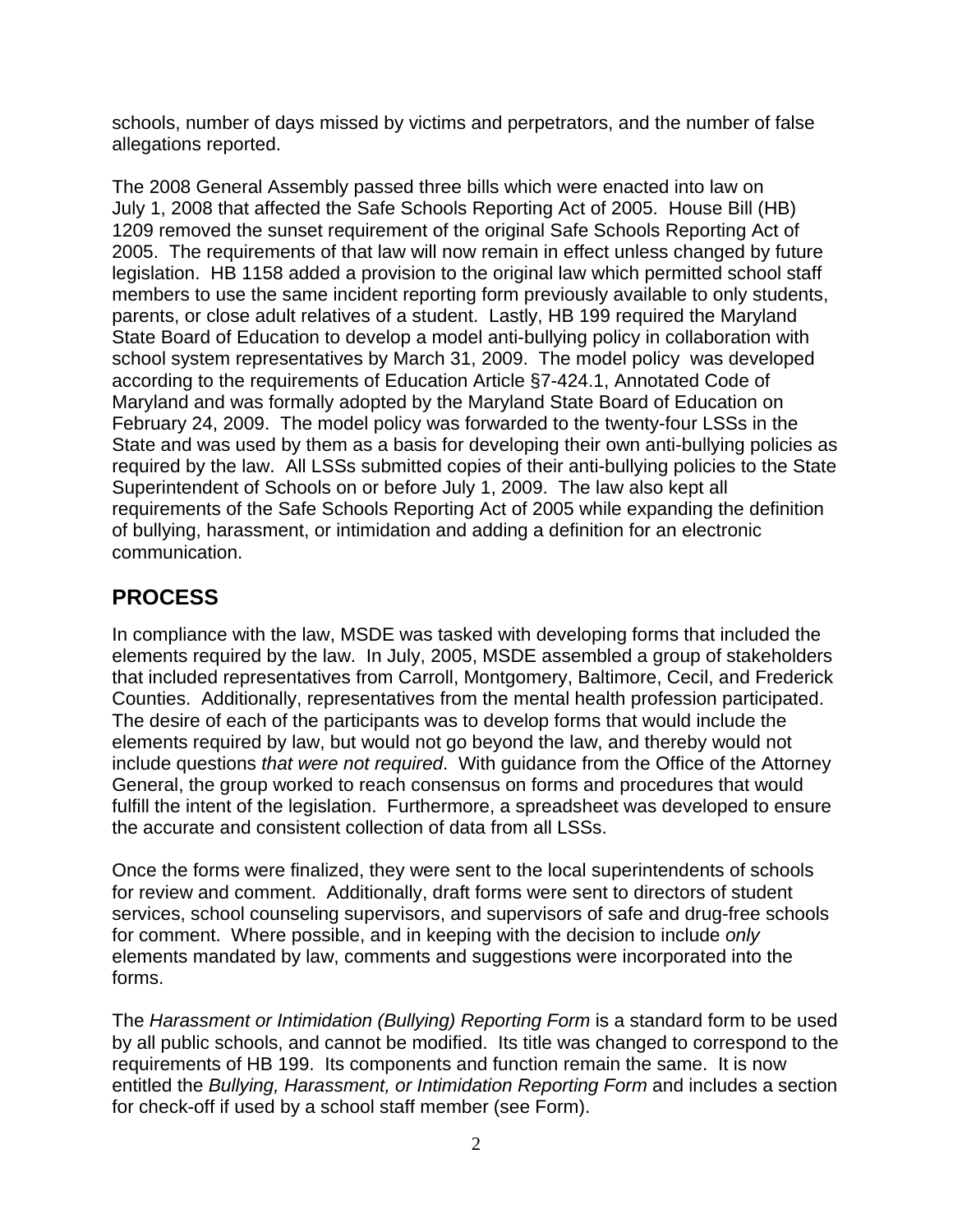The *Harassment* or *Intimidation (Bullying) Incident School Investigation Form* was presented to schools and local systems as a template, but could be changed to align with local school system policies. However, the elements on the form needed to remain in order to complete the spreadsheet, the *Harassment and Intimidation (Bullying) Incident Reporting Instrument.* To correspond to HB 199, the investigation form is now entitled the *Bullying, Harassment, or Intimidation Incident School Investigation Form* and includes a section for check-off if used by a school staff member (see Form). The school system reporting instrument is now entitled the *Bullying, Harassment, or Intimidation Incident Reporting Instrument* (see Form).

A major concern not addressed in the law had to do with the retention of the forms once processed. An Advice of Council dated December 20, 2005 stated that the Federal Educational Rights and Privacy Act (FERPA) defines student records as records that are directly related to a student and that are maintained by an educational agency or institution or by a party acting for the agency or institution. The Maryland Student Records System Manual, authorized by COMAR 13A.08.02, essentially mirrors FERPA and states that "Records are information recorded in any way, including but not limited to handwriting, print, computer media, video or audio tape, film, microfilm, or microfiche." Therefore, given the information contained in the harassment and intimidation forms, the Advice of Council was that these forms are student records for both the victim and the perpetrator. School staffs had expressed serious concerns regarding this issue. An amendment to Education Article §7-424, Annotated Code of Maryland was submitted during the 2007 General Assembly session. House Bill 383 sought to amend Education Article §7-424 to preclude these forms from becoming part of a student's record. It was felt that the inclusion of these forms in a student's record might become detrimental to a victim or if a harassment/intimidation accusation was determined to be false or to contain incorrect information, then having these forms in a student's record would be unfair to an alleged offender. House Bill 383 was passed by the General Assembly and signed into law by the Governor. These forms are no longer required to be part of a student's record.

On September 6, 2007, an administrative meeting was hosted by MSDE staff at the Howard County Staff Development Center in Columbia, Maryland for representatives from each of the twenty-four LSSs. Attendees reviewed the reporting process, timelines, and the reporting requirements of the March 31, 2008 iteration of the Safe Schools Reporting Act to the General Assembly.

On July 7, 2008, a memorandum was sent by the State Superintendent of Schools to the Superintendents of the 24 local school systems describing the changes to the Safe Schools Reporting Act of 2005 now required by HB 1158 and HB 1209. On August 13, 2008, information about the changes to the Safe Schools Reporting Act of 2005 and copies of the updated forms were provided electronically to the school system personnel responsible for fulfilling the requirements of the Safe Schools Reporting Act in the 24 local school systems. This same information and forms were shared with the Directors of Student Services from the 24 LSSs at an administrative meeting on October 15, 2008.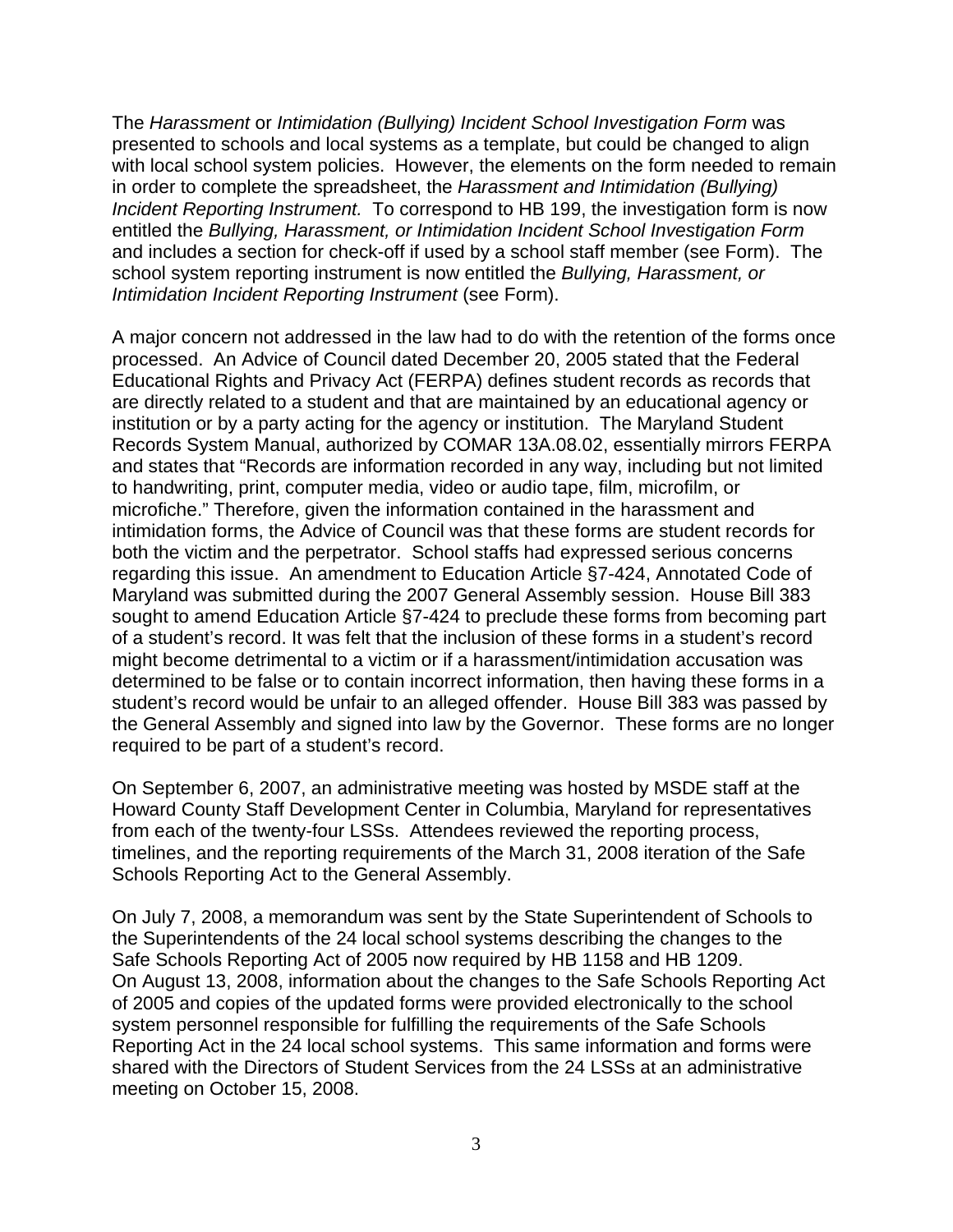On July 13, 2009, a memorandum was sent by the State Superintendent of Schools to the Superintendents of the 24 local school systems reminding them of the requirements of the Safe Schools Reporting Act. On July 8, 2009, copies of all updated forms and directions pertaining to the Safe Schools Reporting Act had been sent electronically to the school system personnel responsible for fulfilling the requirements of the Safe Schools Reporting Act in the 24 local school systems. This same information was shared with the Directors of Student Services from the 24 local school systems at an administrative meeting on October 22, 2009.

On May 13, 2010, copies of all updated forms and directions pertaining to the Safe Schools Reporting Act were sent electronically to the school system personnel responsible for fulfilling the requirements of the Safe Schools Reporting Act in the 24 local school systems. On July 1, 2010, a memorandum was sent by the State Superintendent of Schools to the Superintendents of the 24 local school systems reminding them of the requirements of the Safe Schools Reporting Act.

# **FINDINGS**

# **Implementation of the Law by Local School Systems**

The 24 LSSs reported data for the entire 2009-2010 school year. Data from the SEED School of Maryland are included in this report. The SEED School, which opened in August, 2009, is a college preparatory public boarding school that serves underserved students from around the State. The SEED School is located at 200 Font Hill Avenue, Baltimore, Maryland 21223. In this report, the accompanying graphs (Figures 1-11), Tables 1 and 2, and narrative provide a comparison of the reported information for three complete school years. On the graphs, the 2007-2008 school year information is presented in dark blue, the 2008-2009 school year information is presented in light blue, and the 2009-2010 school year information is presented in grey.

# **Incident Rates**

A total of 3,818 incidents were reported for the 2009-2010 school year. This represents a state-wide increase of 2,132 reported incidents from the 2008-2009 school year and a state-wide increase of 2,524 reported incidents from the 2007-2008 school year. The number of reported incidents in each LSS is presented in Figure 1; the rate of reported incidents per 1,000 students relative to 2009-2010 enrollment is shown in Table 1. Twenty-three LSSs/SEED School indicated an increase in the number of reported incidents while two LSSs indicated a decrease. Several LSSs reported significant increases in the number of incidents, notably Baltimore City, Anne Arundel, Baltimore, Carroll, Howard, Montgomery, Prince George's, Talbot, and Wicomico Counties.

Prince George's County reported the most incidents with a total of 488 and a rate of 3.8 incidents per 1,000 enrolled students. Talbot County reported the most incidents relative to enrollment based on the preceding data. Baltimore City and Montgomery County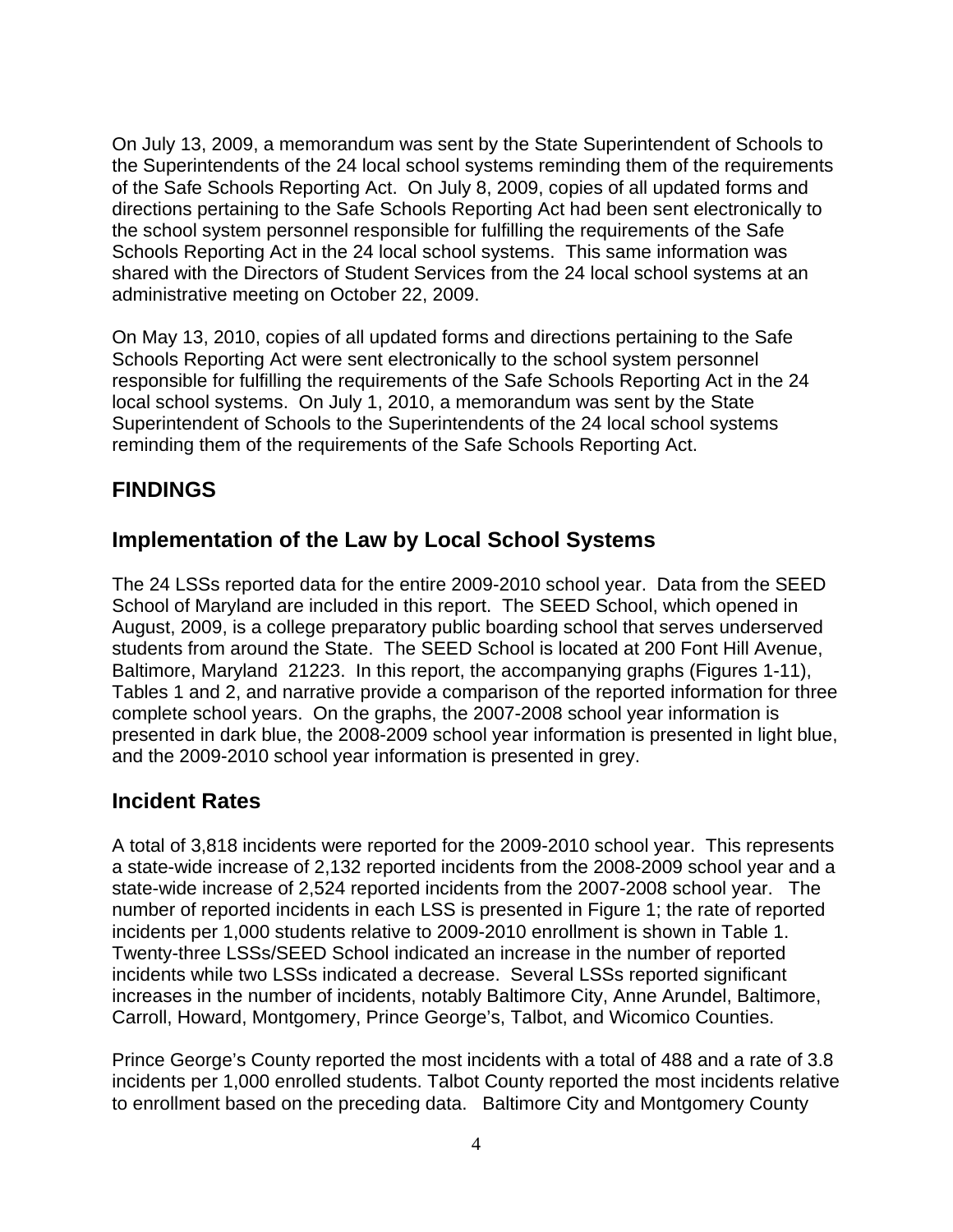reported 213 and 295 incidents, respectively, with rates relative to enrollment of 2.6 and 2.1 incidents per 1,000 enrolled students, respectively.

Based on the methods of reporting and the varied means of distributing the reporting form in LSSs, it is speculated that the increase in reported incidents may be attributed to an increase in awareness of bullying and harassment on the part of students, staff and parents. Since the change in the law in 2008, staff members were able to use the same reporting form as students and parents, thereby providing additional information. The 2009-2010 school year was also the first year during which bullying prevention programming was required to be presented by the LSSs to students, staff, and volunteers. It is speculated that the programming further heightened awareness of the issue among the school communities.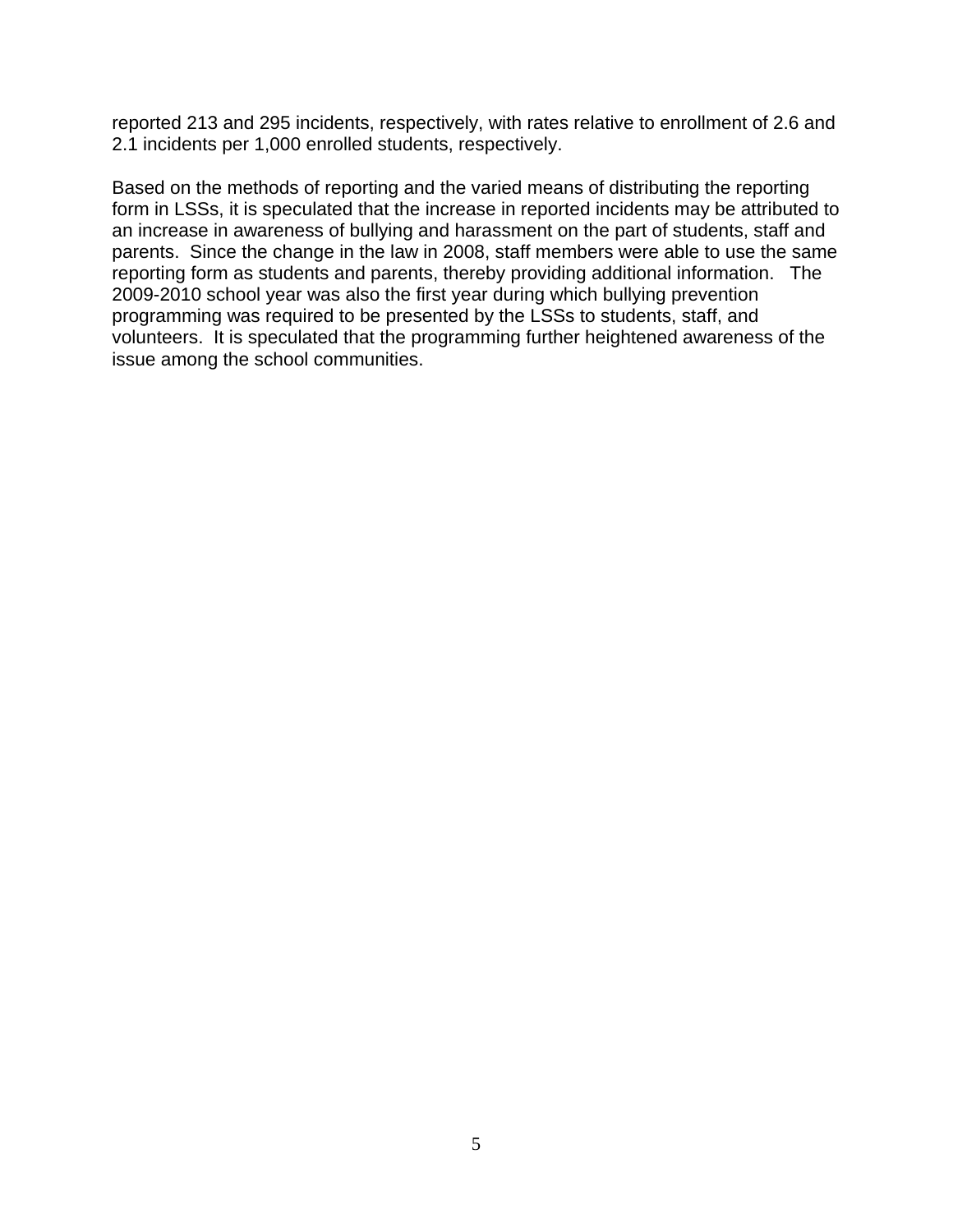

#### **Figure 1. Number of Reported Incidents, By Local School System**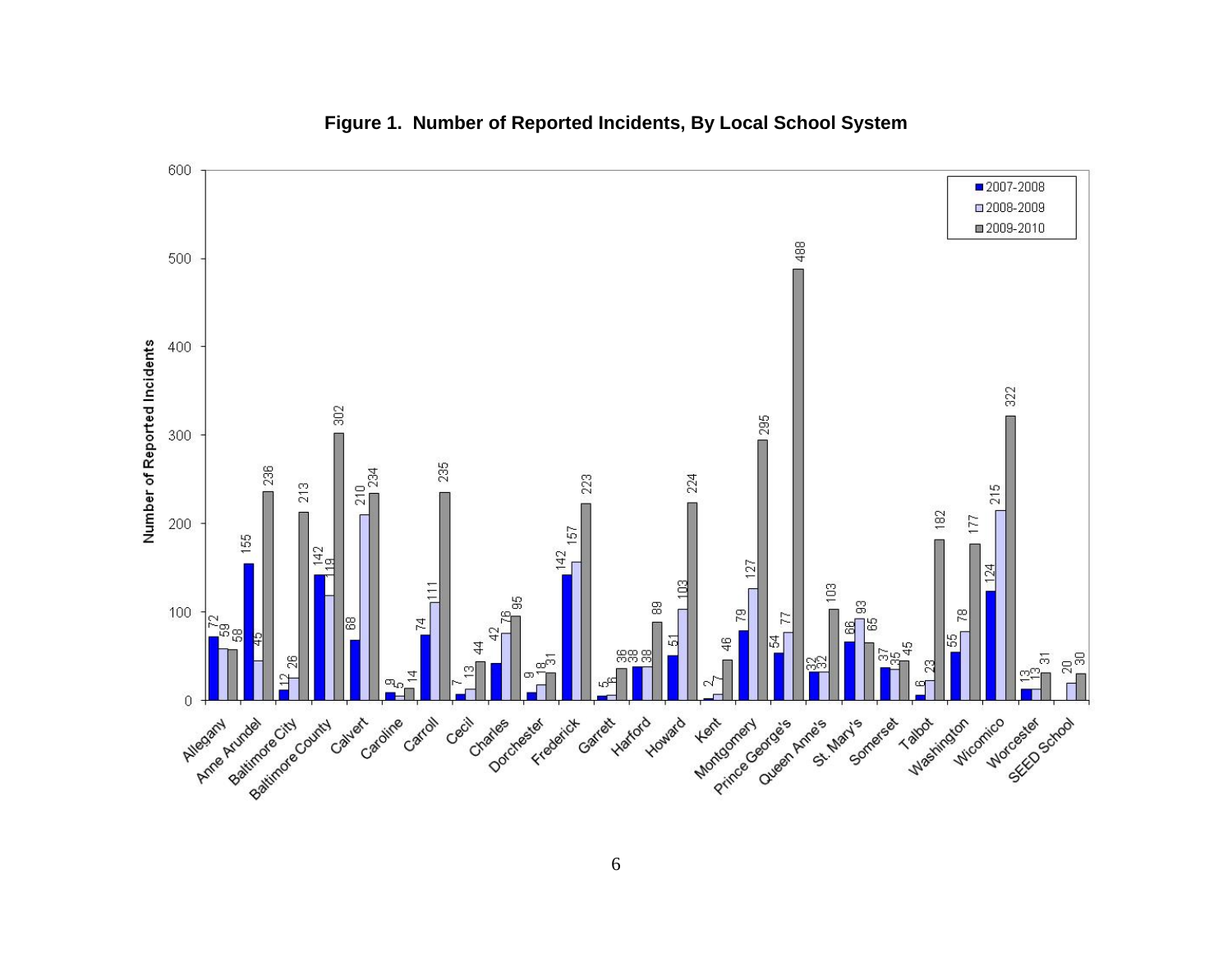| Number of Reported Incidents Per 1000 Enrolled Students |           |                      |           |
|---------------------------------------------------------|-----------|----------------------|-----------|
|                                                         |           | <b>School System</b> |           |
|                                                         |           | <b>School Year</b>   |           |
| <b>Local School System</b>                              | 2007-2008 | 2008-2009            | 2009-2010 |
| Allegany                                                | 7.6%      | 6.4%                 | 6.3%      |
| Anne Arundel                                            | 2.1%      | 0.6%                 | 3.2%      |
| <b>Baltimore City</b>                                   | 1.4%      | 0.3%                 | 2.6%      |
| <b>Baltimore County</b>                                 | 1.4%      | 1.2%                 | 2.9%      |
| Calvert                                                 | 3.9%      | 12.3%                | 13.8%     |
| Caroline                                                | 1.6%      | 0.9%                 | 2.5%      |
| Carroll                                                 | 2.6%      | 4.0%                 | 8.5%      |
| Cecil                                                   | 0.4%      | 0.8%                 | 2.7%      |
| Charles                                                 | 1.6%      | 2.8%                 | 3.6%      |
| Dorchester                                              | 1.9%      | 3.9%                 | 6.7%      |
| Frederick                                               | 3.5%      | 3.9%                 | 5.6%      |
| Garrett                                                 | 1.1%      | 1.4%                 | 8.4%      |
| Harford                                                 | 1.0%      | 1.0%                 | 2.3%      |
| Howard                                                  | 1.0%      | 2.1%                 | 4.4%      |
| Kent                                                    | 0.9%      | 3.2%                 | 21.1%     |
| Montgomery                                              | 0.6%      | 0.9%                 | 2.1%      |
| Prince George's                                         | 0.4%      | 0.6%                 | 3.8%      |
| Queen Anne's                                            | 4.1%      | 4.1%                 | 13.2%     |
| St. Mary's                                              | 3.9%      | 5.6%                 | 3.8%      |
| Somerset                                                | 12.7%     | 12.0%                | 15.5%     |
| Talbot                                                  | 1.4%      | 5.2%                 | 40.5%     |
| Washington                                              | 2.5%      | 3.6%                 | 8.1%      |
| Wicomico                                                | 8.6%      | 14.7%                | 22.0%     |
| Worcester                                               | 1.9%      | 1.9%                 | 4.7%      |

# **Table 1. Number of Reported Incidents Relative to Enrollment, by Local School System**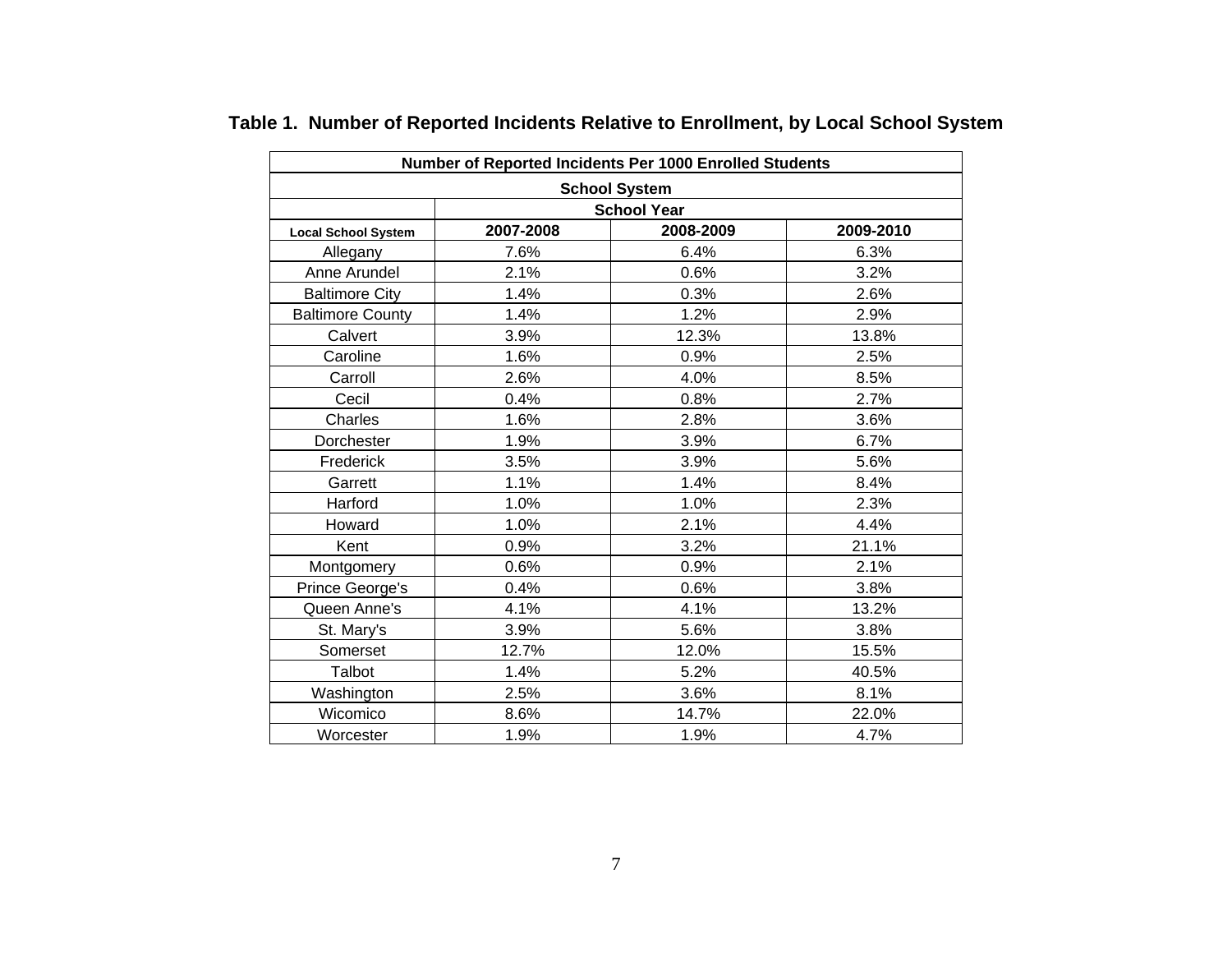Again, it is important to note that the variation in numbers of reported incidents may largely reflect differences among school systems in levels of awareness on the parts of school staff, parents, and students themselves. School staff with greater understanding of the problems of bullying, and the importance of reporting and investigating incidents, are more likely to be pro-active in disseminating forms and making parents and students aware of the resources available to them. In turn, parents and students who are more aware of the need to report bullying incidents and the assistance that school staff can provide are more likely to report such incidents.

All school systems have now implemented system-wide and school-wide programs on bullying awareness and prevention. It is believed from these results that students, parents, and staff in the school systems feel comfortable reporting bullying and harassment and knowing there are appropriate responses and consequences from school staff/administration.

### **Locations of the Incidents**

The majority of the incidents occurred on school property (85.2%), with the second largest number (12.4%) occurring on a school bus (see Figure 2). These percentages remain consistent with those from the previous two reports.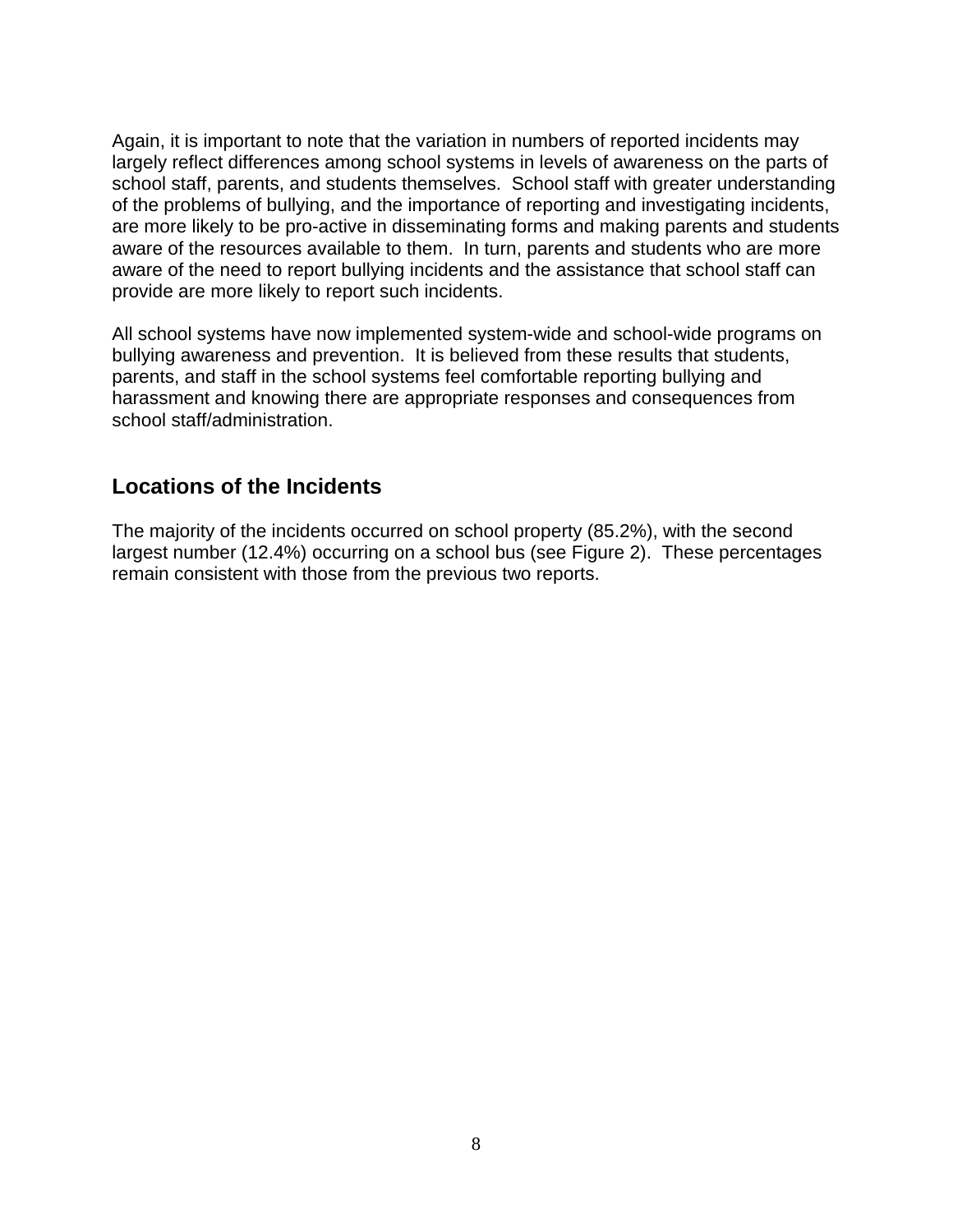

**Figure 2. Locations of Reported Incidents, Statewide** 

\* Collected unless specifically excluded by local board policy. Note: Each incident report could identify more than one location. Therefore, the percentages do not total 100%.

#### **Descriptions of the Incidents**

To describe the incident, victims were asked to choose from a list of descriptions which was created from research of the most prevalent forms of bullying (see *Victim of Bullying, Harassment, or Intimidation Reporting Form*). The largest number of incidents involved teasing, name-calling, making critical remarks, or threatening (61.2%). In other words, direct verbal bullying/harassment is experienced more than other forms, such as physical bullying, exclusion, gestures, extorting, or spreading rumors. Thirty-eight point eight percent (38.8%) of the incidents involved some form of physical aggression such as hitting, kicking, shoving, spitting, hair-pulling or throwing something (see Figure 3). These percentages remain consistent with those from the previous two reports.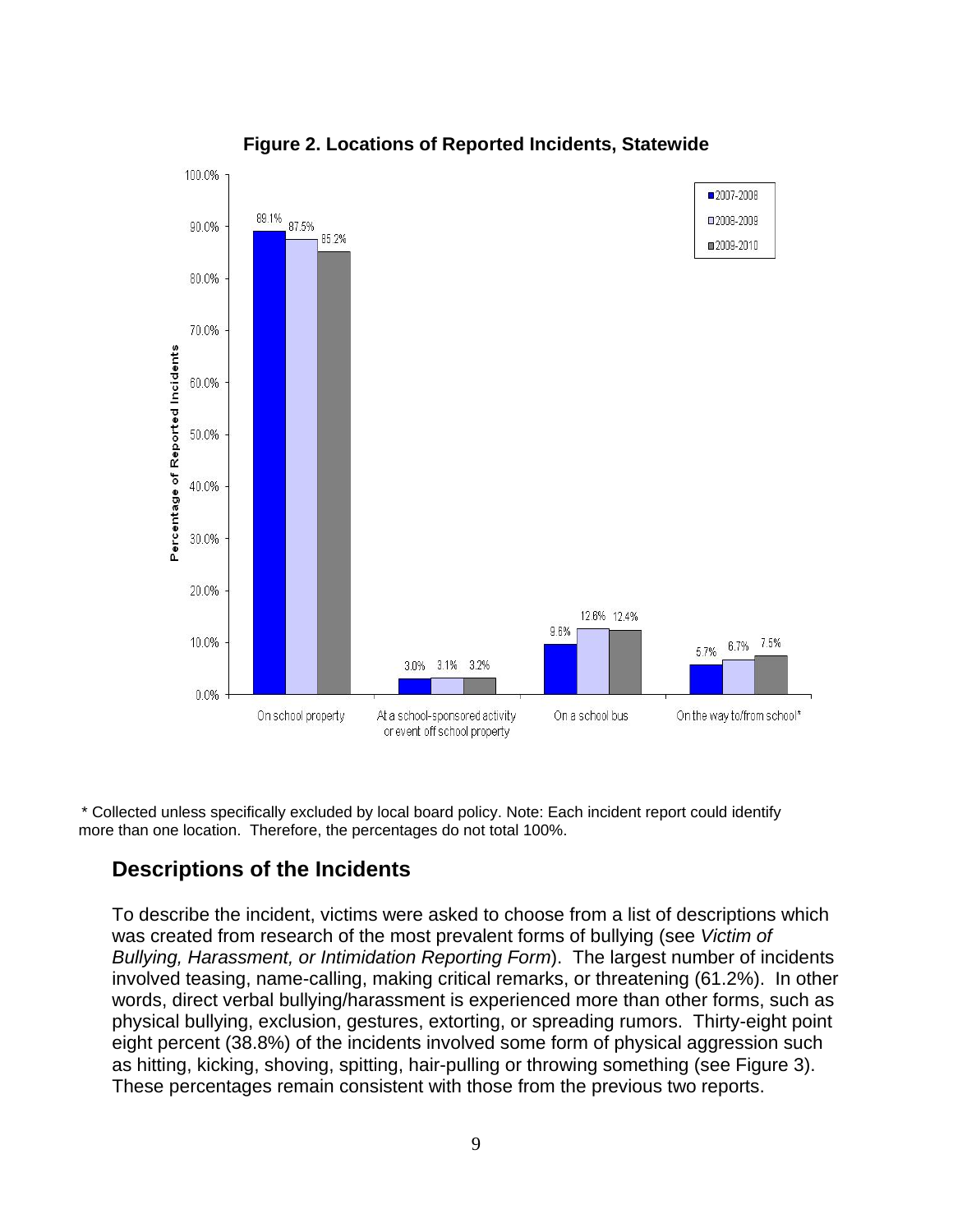

**Figure 3. Descriptions of Reported Incidents, Statewide** 

Note: Each incident report could identify more than one description. Therefore, the percentages do not total 100%.

### **Ages of Victims**

Twelve year olds were the most frequent victims of incidents of bullying and harassment (n=609, 15.96%) according to the submitted reports (see Figure 4). This represents a change from the March 31, 2010 report where eleven year olds were the most frequent victims of bullying and harassment (n=227, 13.5%). The number of victims of bullying and harassment decreases for each age group from age 12 through age 15 and continues to decline progressively to age 19 and older. This pattern has been largely consistent during the 6 years that this data have been collected. The majority of victims were between the ages of 11 and 13 (n=1,488, 38.97 %). This is consistent with research that indicates that more bullying and harassment occur in middle school than in elementary or high schools. The ages of victims ranges from birth to 4 to age 19 or older.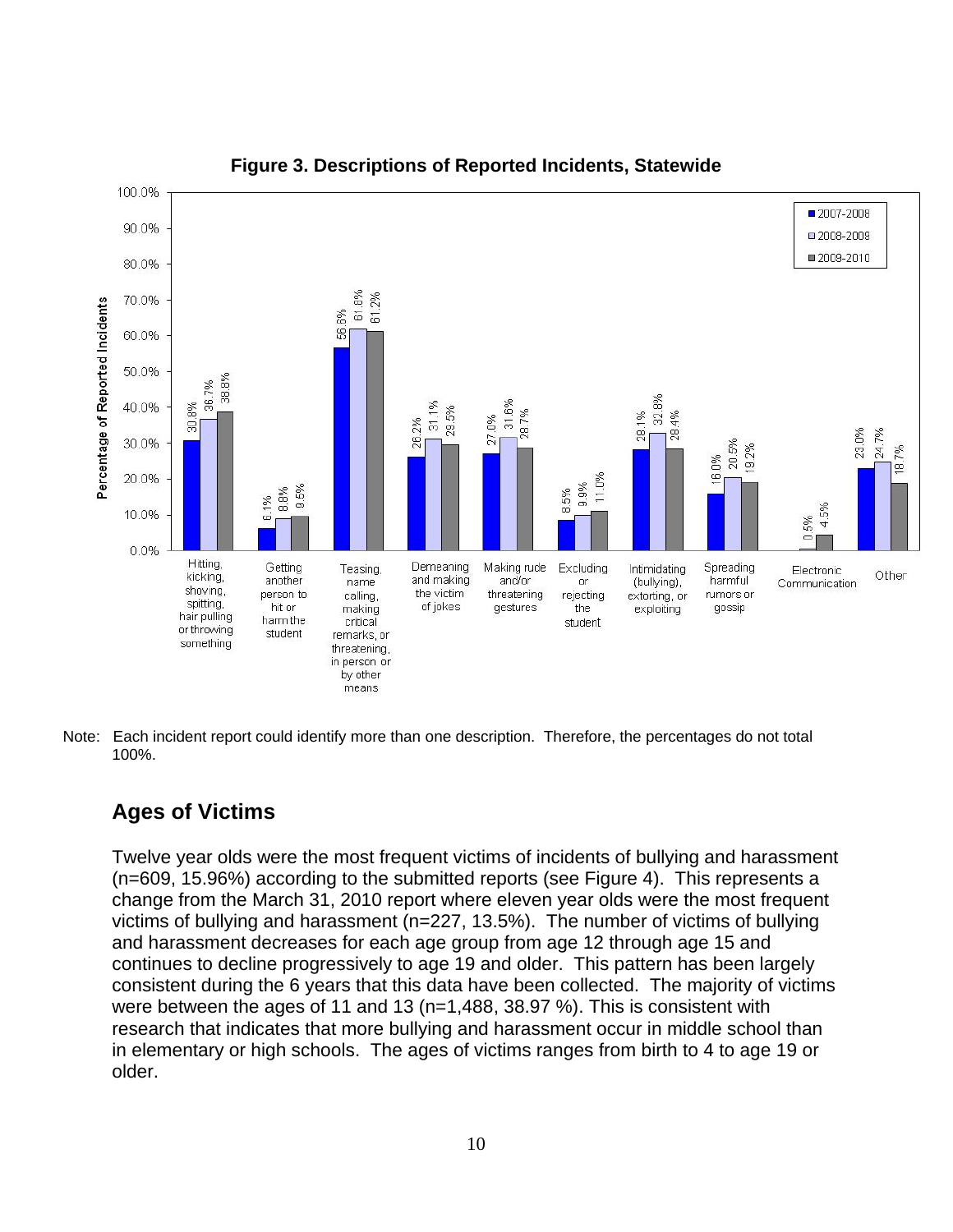

In 2007-2008 there were 4 cases with age unknown; in 2008-2009 there were 7 cases with age unknown; in 2009-2010 there were 20 cases with age unknown.

# **Ages of Offenders**

The greatest number of incidents were perpetrated by 12 year olds (n=746, 19.5%) according to the submitted reports (see Figure 5). This represents a change from the March 31, 2010 report where the greatest number of incidents had been perpetrated by 13 year olds (n=319, 18.9%). Data in the March 31, 2007, 2008, and 2009 reports indicated that the greatest number of incidents had been perpetrated by 12 year olds. The number of offenders for each age group decreases from age12 through age 19 and older. This is a similar pattern indicated in the 5 previous reports. The majority of offenders were between the ages of 11 and 13 (n=1,896, 49.7%). This age bracket indicates that the majority of bullying occurs at middle school age. The ages of offenders ranged from birth to 4 to age 19 and older.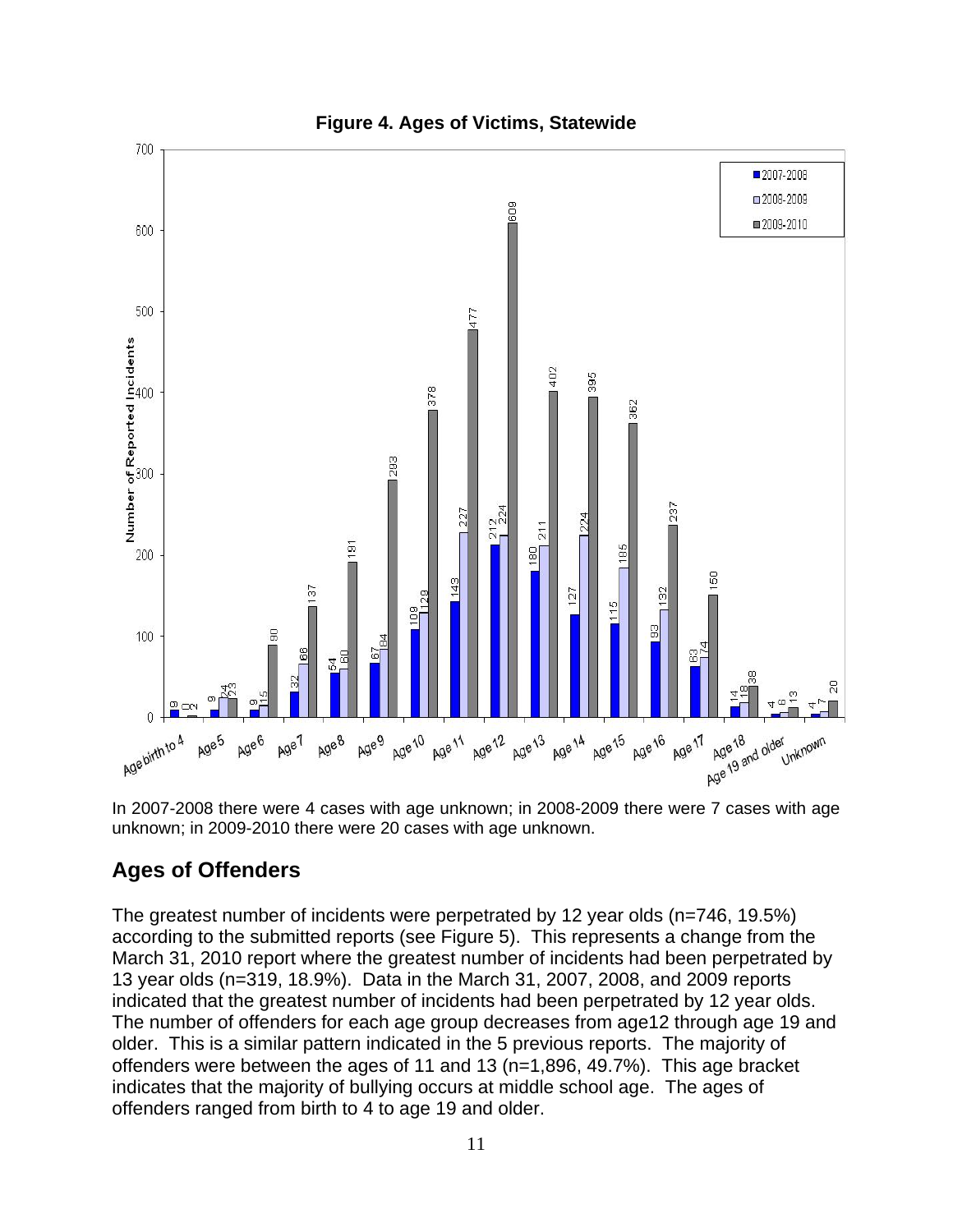

**Figure 5. Ages of Alleged Offenders, Statewide** 

# **Alleged Offender's Motives**

The *School Investigation Form* listed motives that were specified in the law and others that were gathered from research as to the reasons why students bully other students. The motives reported are presented in Figure 6. A significant number of reports identified "Another Reason" (26.3%) and "Unknown" (23.4%) as the alleged motives. The motive most frequently cited was "Just To Be Mean" (n=1,503, 39.4%). Almost 18% of the incidents were allegedly perpetrated "To Impress Others" (n=675, 17.7%). Physical appearance (n=308, 8.1%), race (n=114, 3.0%), and disability (n=79, 2.1%) were next, although with much smaller percentages. The remaining incidents were allegedly perpetrated due to religion, sexual orientation, sex, national origin, gender identity, and marital status.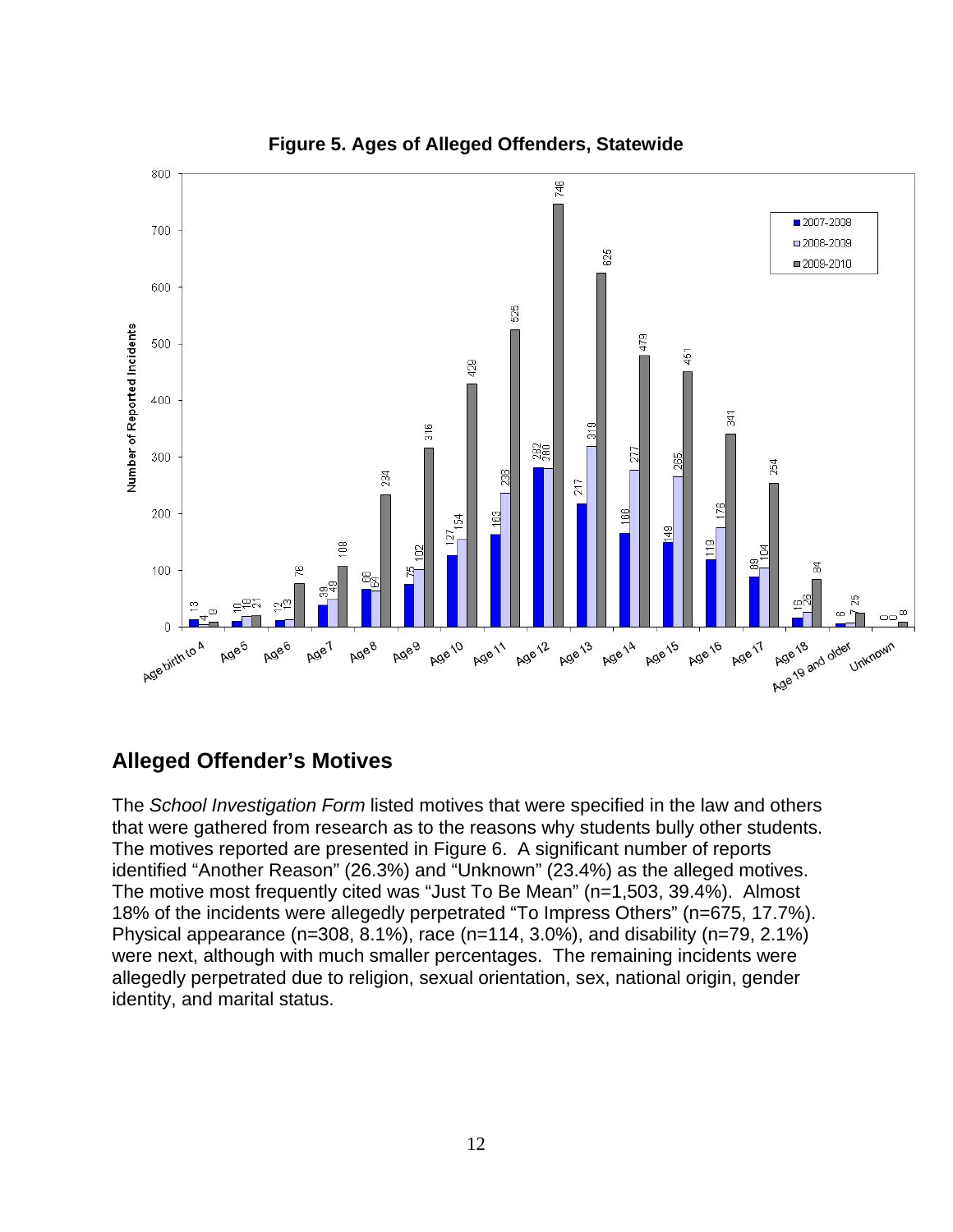

**Figure 6. Description of Alleged Motives as Reported by Investigator, Statewide** 

Note: Each school investigation form could identify more than one alleged motive. Therefore, the percentages do not total 100%.

### **Description of the Investigations**

Investigative methods were developed from a variety of techniques utilized by school administrators when investigating any behavioral infraction. The most frequent investigative methods cited were interviews of alleged offenders (n=3,621, 94.8%), interviews of student victims (n=3,097, 81.1%), interviews of witnesses (n=2,167, 56.8%), interviews of teachers and/or other school staff (n=1,464, 38.3%), interviews of the victim's parents or guardians (n=1,454, 38.1%), review of witnesses' written statements (1,347, 35.3%), and interviews of alleged offender's parents or guardians (n=1,117, 29.3%). Other means were used when necessary (see Figure 7). Information collected for this year's report shows similar percentages in all categories of Investigative Methods in comparison to the March 31, 2010 report. This may be an indication that school administrators are devoting more time to investigating the details of reported bullying and harassment incidents.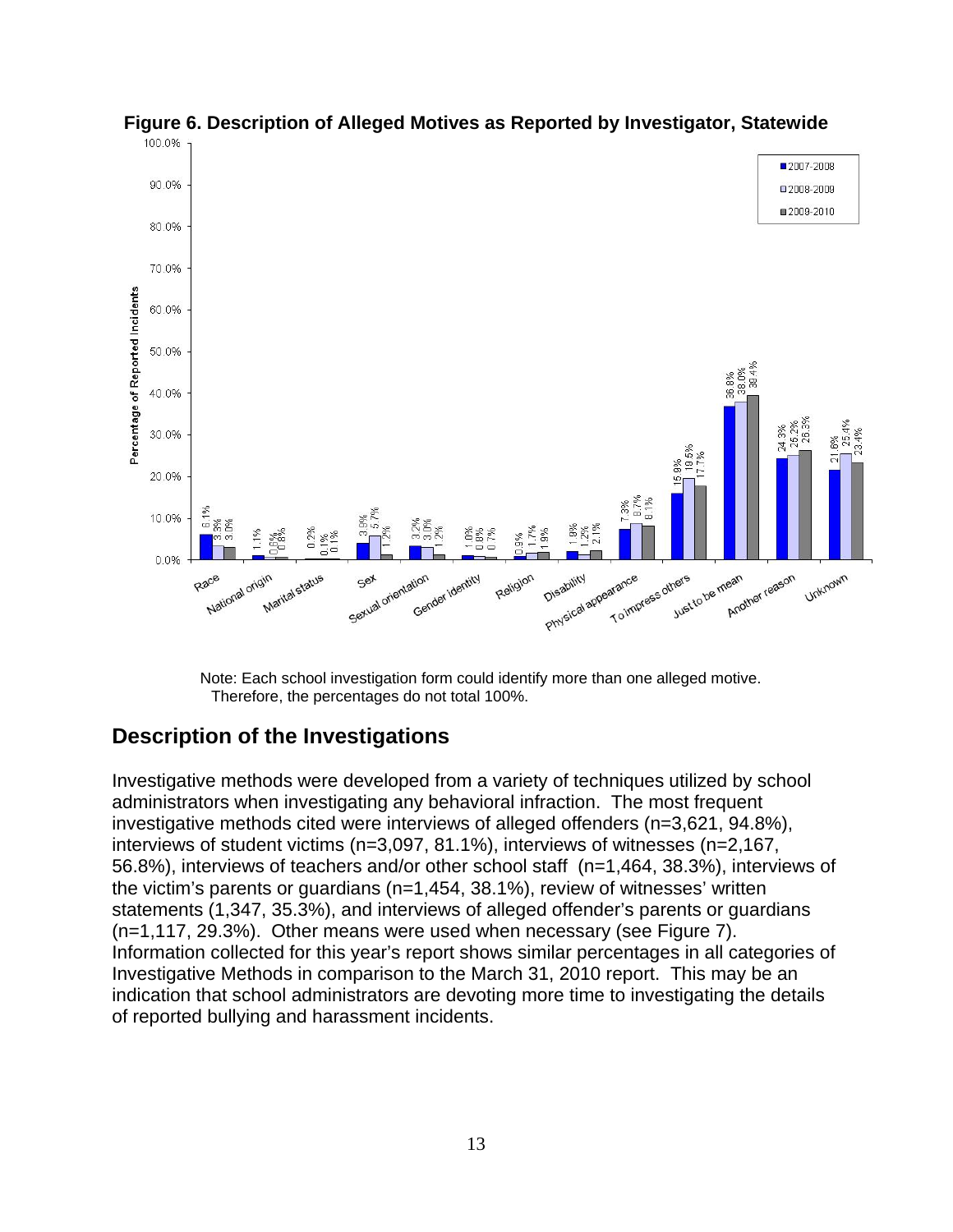

**Figure 7. Methods Used to Investigate Incident as Reported by Investigator, Statewide** 

Note: Each school investigation form could identify more than one investigative method. Therefore, the percentages do not total 100%.

# **Corrective Actions Taken**

Corrective action was taken in the vast majority of reported incidents that were not false allegations or that did not warrant corrective action (n=3,465, 90.8%%). Student conferences (n=2,798, 73.3%%), parent phone calls (n=2,082, 54.5%), student warnings (n=1.84, 48.4 %), and parent conferences (n=1,128, 29.5%) were among the most frequently used corrective actions (see Figure 8). Counseling was also offered in more than twenty percent of the incidents (n=948, 24.8%). As schools work toward reducing suspensions and providing positive behavioral interventions, student and parent interactions are being looked at as more effective ways to change behaviors. Six-hundred eighty-nine (689) incidents (18.0%) resulted in out-of-school suspension or expulsion, demonstrating that the majority of these incidents might not have been reported to the State without this specific reporting requirement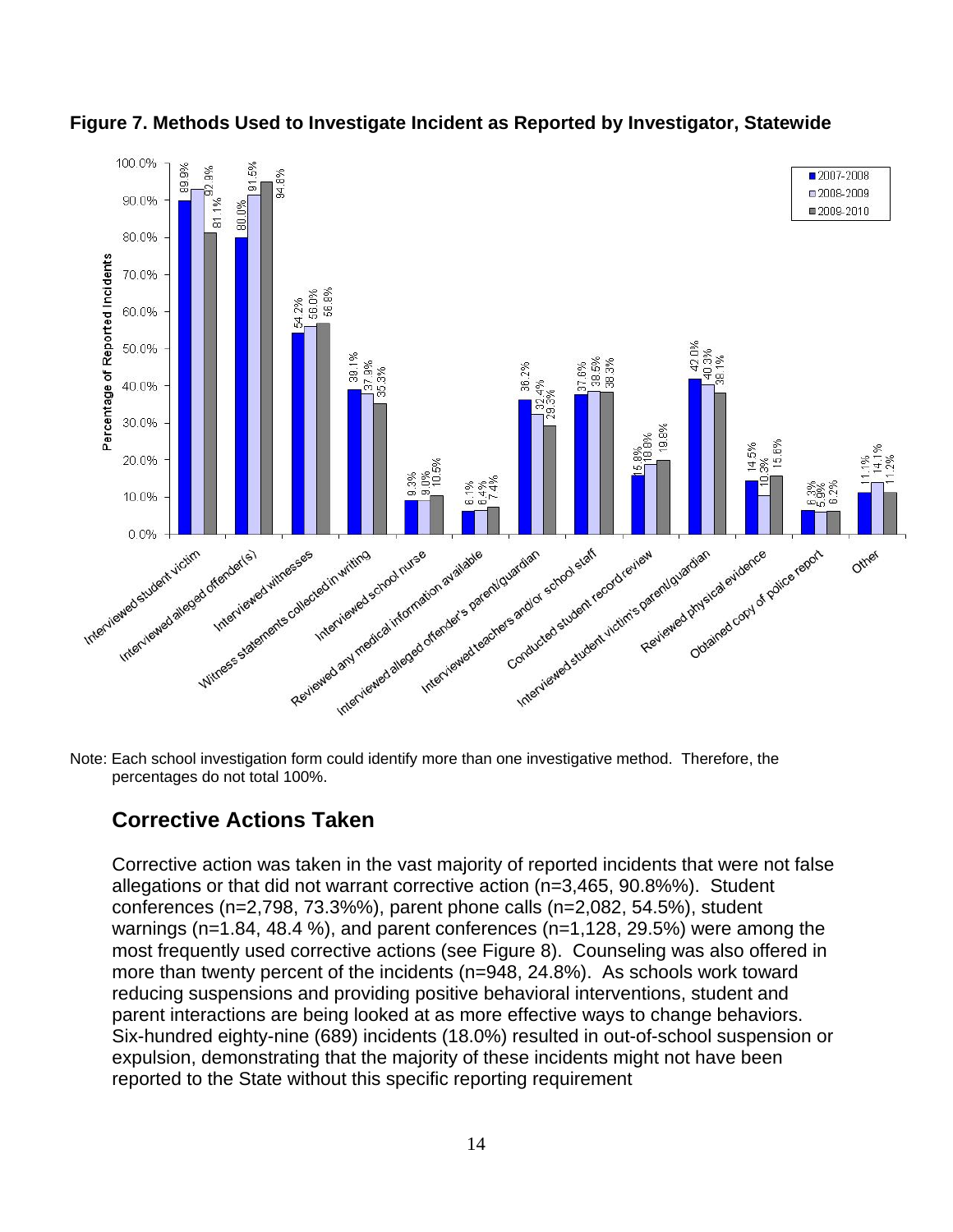

**Figure 8. Corrective Actions Taken as Reported by Investigator, Statewide** 

Note: Each school investigation form could identify more than one corrective action. Therefore, the percentages do not total 100%.

### **Number of Days Missed From School by Victims**

Victims did not miss much school as a result of the incidents in the majority of cases. Victims missed school in 237 cases (6.2%), (see Figure 9). It is unknown from the data whether victims missed school due to injury, fear of attending, or other reasons. In comparison to similar data from the two previous reports, 90.8% of the victims did not miss any school. This represents a decrease of 3.7% of victims not missing time from school when compared to the information in the March 31, 2010 report and a decrease of 1.4% of victims not missing time from school when compared to the information in the March 31, 2009 report.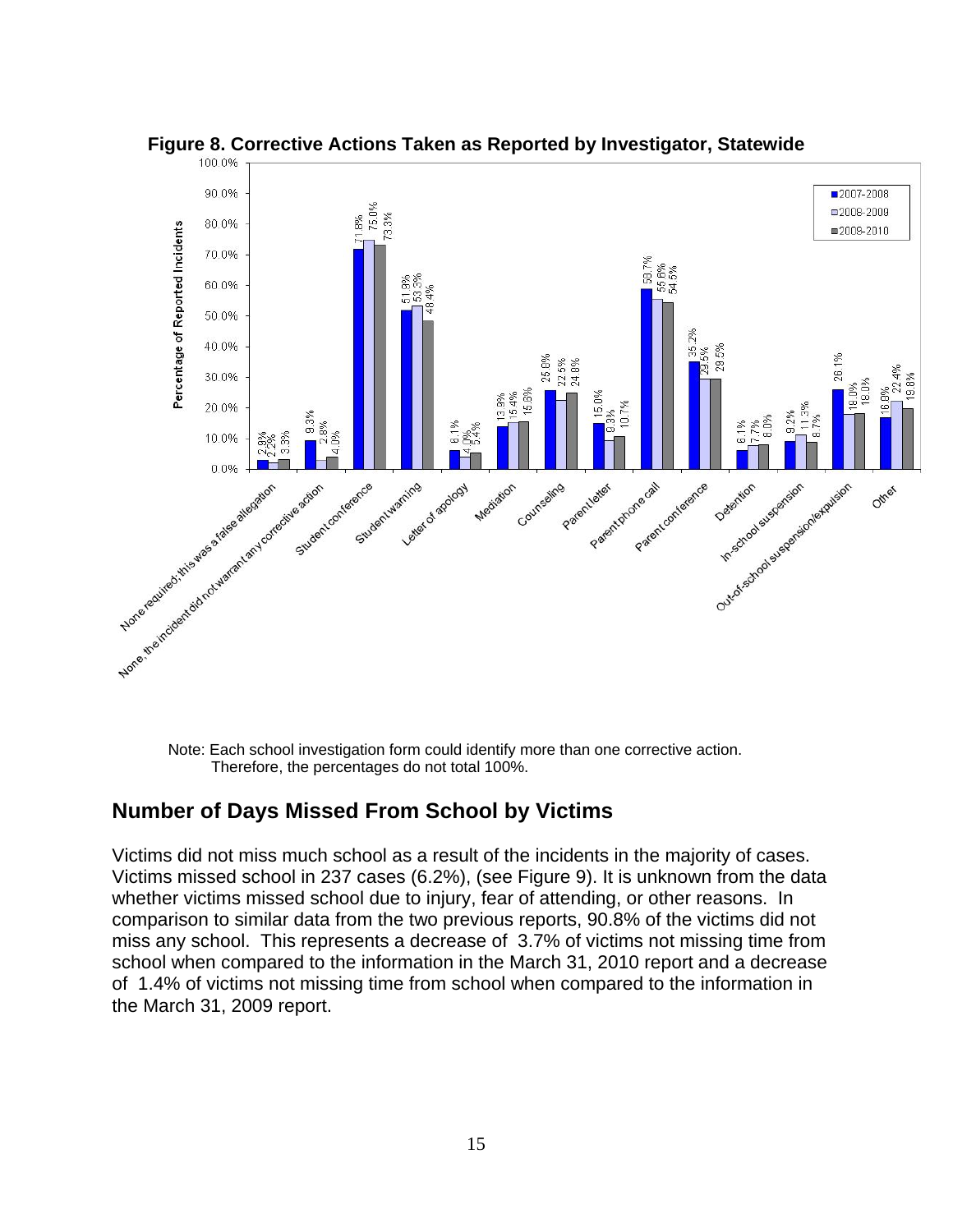

**Figure 9. Days Student Victim Was Absent As a Result of the Incident\*** 

\*In 2007-2008 there were 16 cases with days absent unknown; in 2008-2009 there were 2 cases with days absent unknown; in 2009-2010 there were 14 cases with days absent unknown.

# **Number of Days Missed From School by Offenders**

Offenders did miss more school than victims as a result of the incidents in the majority of cases. Offenders were absent in 524 cases (13.7%) (see Figure 10). It is unknown from the data whether the offenders missed school due to suspensions, injury, or other reasons. This represents a decrease of 0.8% of offenders not missing school when compared to the information in the March 31, 2010 report and an increase of 8.8% of offenders not missing school when compared to the information in the March 31, 2009 report. While data do not indicate specifically, this could be the result of school personnel utilizing means other than suspension or expulsion to deal with offenders.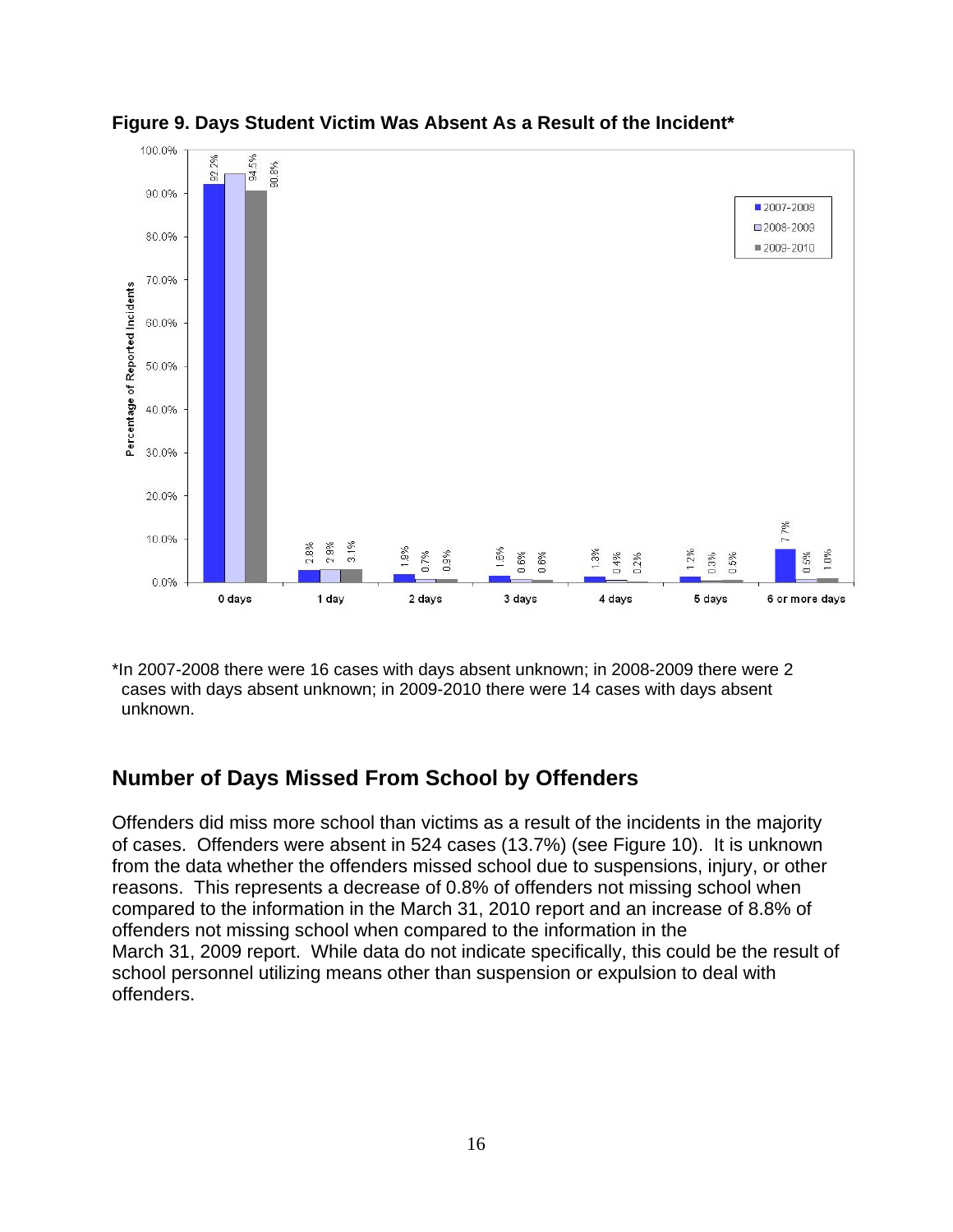

**Figure 10. Absences as a Result of Incident for Offender, Statewide** 

\*In 2007-2008, there 22 cases with days absent unknown; in 2008-2009, there were 22 cases with days absent unknown; in 2009-2010, there were 84 cases with days absent unknown.

#### **Number of False Allegations Reported**

Investigations into some incident reports found them to be false allegations (see Figure 11 and Table 2). There were a total of 126 false allegations reported in 20 school systems, representing 3.3% of the total. The largest number of false allegations was in Prince George's County (n=19, 3.9%).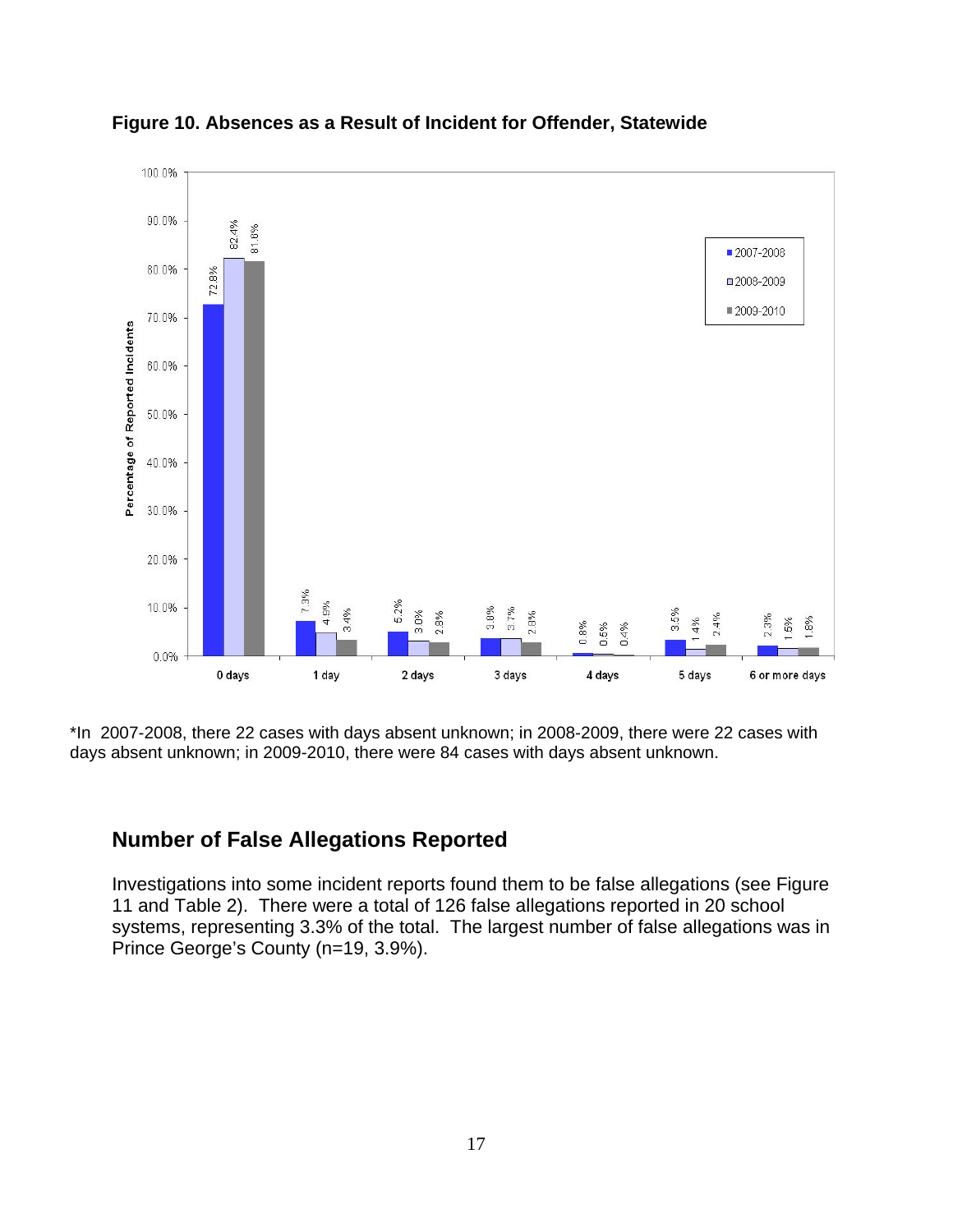

**Figure 11. Number of False Allegations, by Local School System**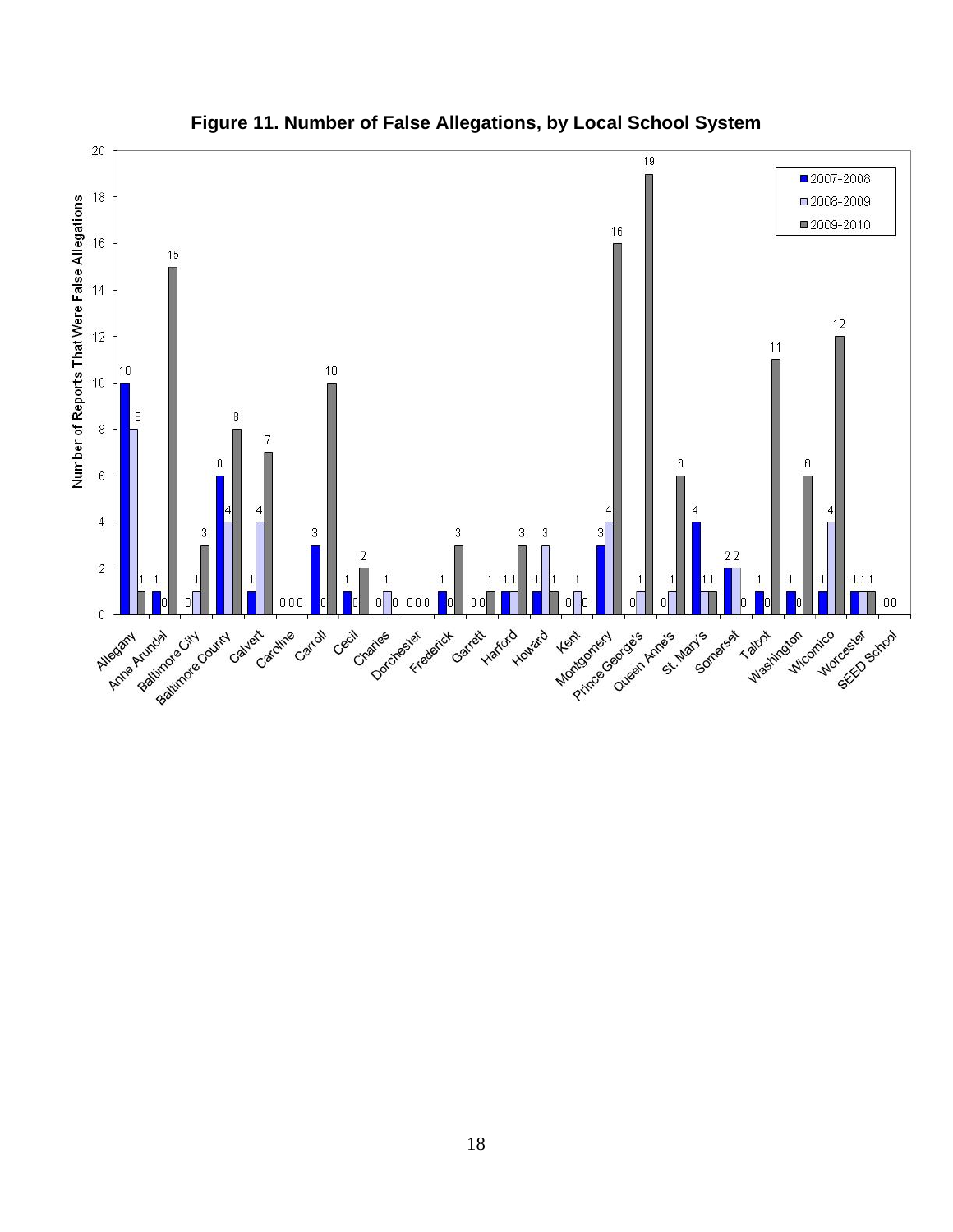#### **Table 2. Percentage of Incident Reports That Were False Allegations, by Local School System**

| Percentage of Incident Reports that were False Allegations by |                            |           |           |  |
|---------------------------------------------------------------|----------------------------|-----------|-----------|--|
|                                                               | <b>Local School System</b> |           |           |  |
| <b>Local School System</b>                                    |                            | Year      |           |  |
|                                                               | 2007-2008                  | 2008-2009 | 2009-2010 |  |
| Allegany                                                      | 13.9%                      | 13.6%     | 1.7%      |  |
| Anne Arundel                                                  | 0.6%                       | 0.0%      | 6.4%      |  |
| <b>Baltimore City</b>                                         | 0.0%                       | 3.8%      | 1.4%      |  |
| <b>Baltimore County</b>                                       | 4.2%                       | 3.4%      | 2.6%      |  |
| Calvert                                                       | 1.5%                       | 1.9%      | 3.0%      |  |
| Caroline                                                      | 0.0%                       | 0.0%      | 0.0%      |  |
| Carroll                                                       | 4.1%                       | 0.0%      | 4.3%      |  |
| Cecil                                                         | 14.3%                      | 0.0%      | 4.5%      |  |
| Charles                                                       | $0.0\%$                    | 1.3%      | $0.0\%$   |  |
| Dorchester                                                    | 0.0%                       | 0.0%      | 0.0%      |  |
| Frederick                                                     | 0.7%                       | 0.0%      | 1.3%      |  |
| Garrett                                                       | 0.0%                       | 0.0%      | 2.8%      |  |
| Harford                                                       | 2.6%                       | 2.6%      | 3.4%      |  |
| Howard                                                        | 2.0%                       | 2.9%      | 0.4%      |  |
| Kent                                                          | 0.0%                       | 14.3%     | 0.0%      |  |
| Montgomery                                                    | 3.8%                       | 3.1%      | 5.4%      |  |
| Prince George's                                               | 0.0%                       | 1.3%      | 3.9%      |  |
| Queen Anne's                                                  | 0.0%                       | 3.1%      | 5.8%      |  |
| St. Mary's                                                    | 6.1%                       | 1.1%      | 1.5%      |  |
| Somerset                                                      | 5.4%                       | 5.7%      | 0.0%      |  |
| Talbot                                                        | 16.7%                      | 0.0%      | 6.0%      |  |
| Washington                                                    | 1.8%                       | 0.0%      | 3.4%      |  |
| Wicomico                                                      | 0.8%                       | 1.9%      | 3.7%      |  |
| Worcester                                                     | 7.7%                       | 7.7%      | 3.2%      |  |
| <b>SEED School</b>                                            | N/A                        | 0.0%      | 6.7%      |  |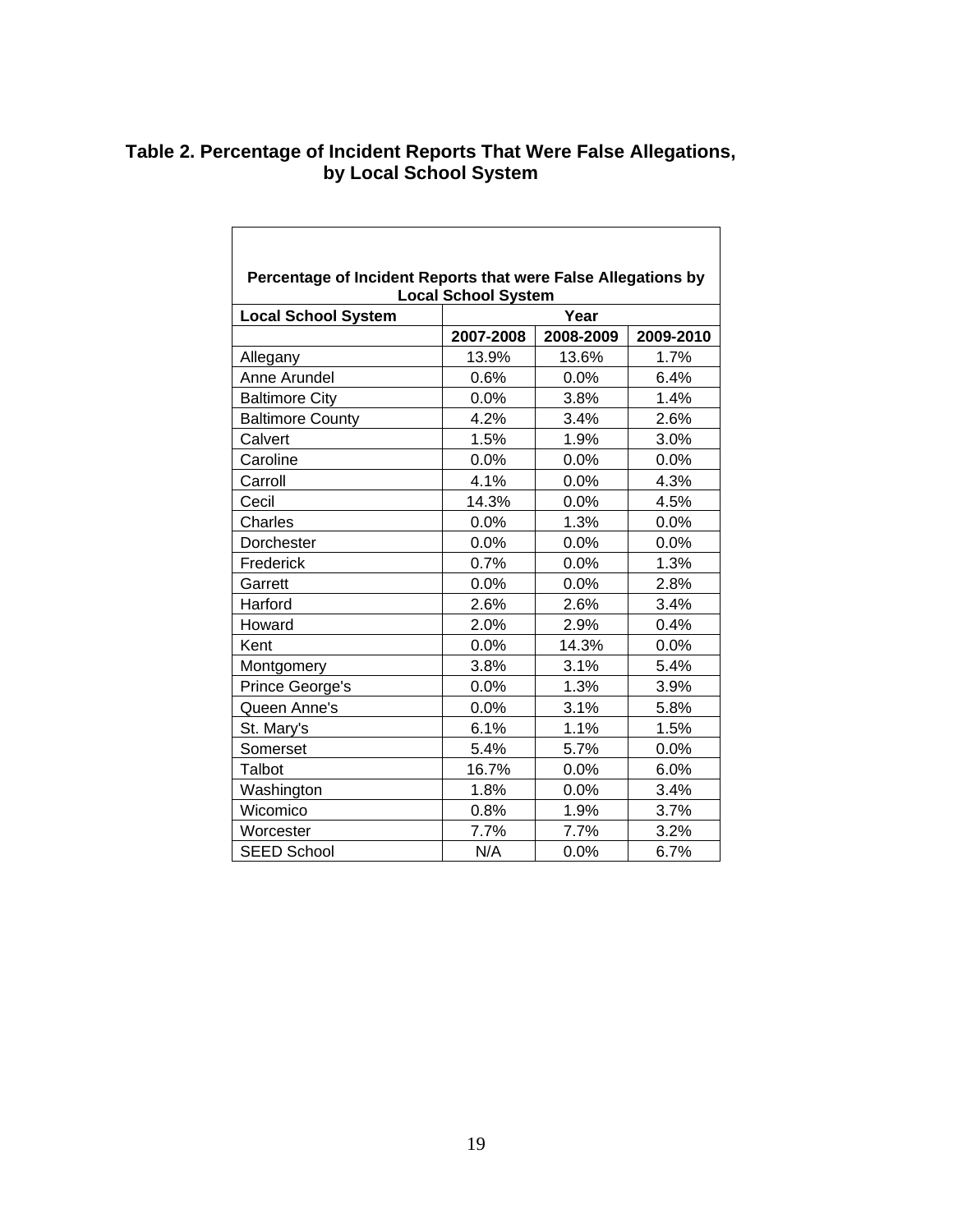### **SUMMARY**

1

Goal 4 of Maryland's educational plan, Achievement Matters Most, aims for all schools to be "safe, drug-free, and conducive to learning." COMAR 13A.01.04, School Safety, states, "All students in Maryland's public schools, without exception and regardless of race, ethnicity, region, religion, gender, sexual orientation, language, socioeconomic status, age, or disability, have the right to educational environments that are safe, appropriate for academic achievement, and free from any form of harassment." The *2007 Maryland Adolescent Survey* of students in grades 6, 8, 10, and 12 indicated that over 80% of the students reported never or rarely feeling unsafe in school. Only 7.2% of those students reported missing some time from school due to feeling unsafe.<sup>1</sup>

The *2009 Maryland Youth Risk Behavior Survey* (YRBS) surveyed 1,644 students in grades 9 through 12 in 30 randomly selected Maryland public high schools. The survey revealed that 20.9% of Maryland's high school students had been harassed or bullied on school property during the past 12 months of the survey's administration. This indicated a downward trend of 4.8% from the 2007 survey's results. Twenty-seven point five percent of students (27.5%) reported receiving verbal slurs due to weight, size, or physical appearance. This indicated a downward trend of 1.2% from the 2007 survey's results. Of the surveyed students, almost fifteen percent (15%) reported being teased or called names due to their race or ethnic background, again representing a downward trend of 2.4% from the 2007 survey's results. Other surveyed students (8.9%) indicated they were harassed or bullied during the past 12 months due to perceived sexual orientation, representing a downward trend of 4.1% from the 2007 survey's results.<sup>2</sup>

While many factors may contribute to a child not feeling safe in school, of great concern to students, parents, school staff, state education administrators, and legislators alike is the occurrence of bullying, harassment, and intimidation. During the 2009-2010 school year, 3,818 incidents of bullying, harassment, or intimidation were reported in Maryland's public schools using the reporting system mandated by the Safe Schools Reporting Act of 2005. All school systems reported incidents. Most incidents occurred at the middle-school ages. The nature and severity of the incidents varied. Over onethird (38.8%) of the reported incidents involved a physical attack. Slightly more than one in five incidents (18.0%) resulted in an out-of-school suspension or expulsion. About one incident in sixteen (6.2%) caused the victim to miss school. The motives behind these incidents varied; over half (57.1%) were committed "just to be mean" and "to impress others," while 716 (17.6%) were motivated by actual or perceived personal characteristics such as physical appearance, sex, race, sexual orientation, religion, disability, national origin, or gender identity.

<sup>1</sup> *2007 Maryland Adolescent Survey*, Maryland State Department of Education, October, 2008. Available online at http://www.marylandpublicschools.org/MSDE/newsrom/special\_reports/adolescent\_survey.htm.

 $2\overline{2}$  2009 Maryland Youth Risk Behavior Survey, Maryland State Department of Education, September 2010. Available online at

http://marylandpublicschools.org/MSDE/divisions/studentschoolssvcs/student\_services\_alt/surveys/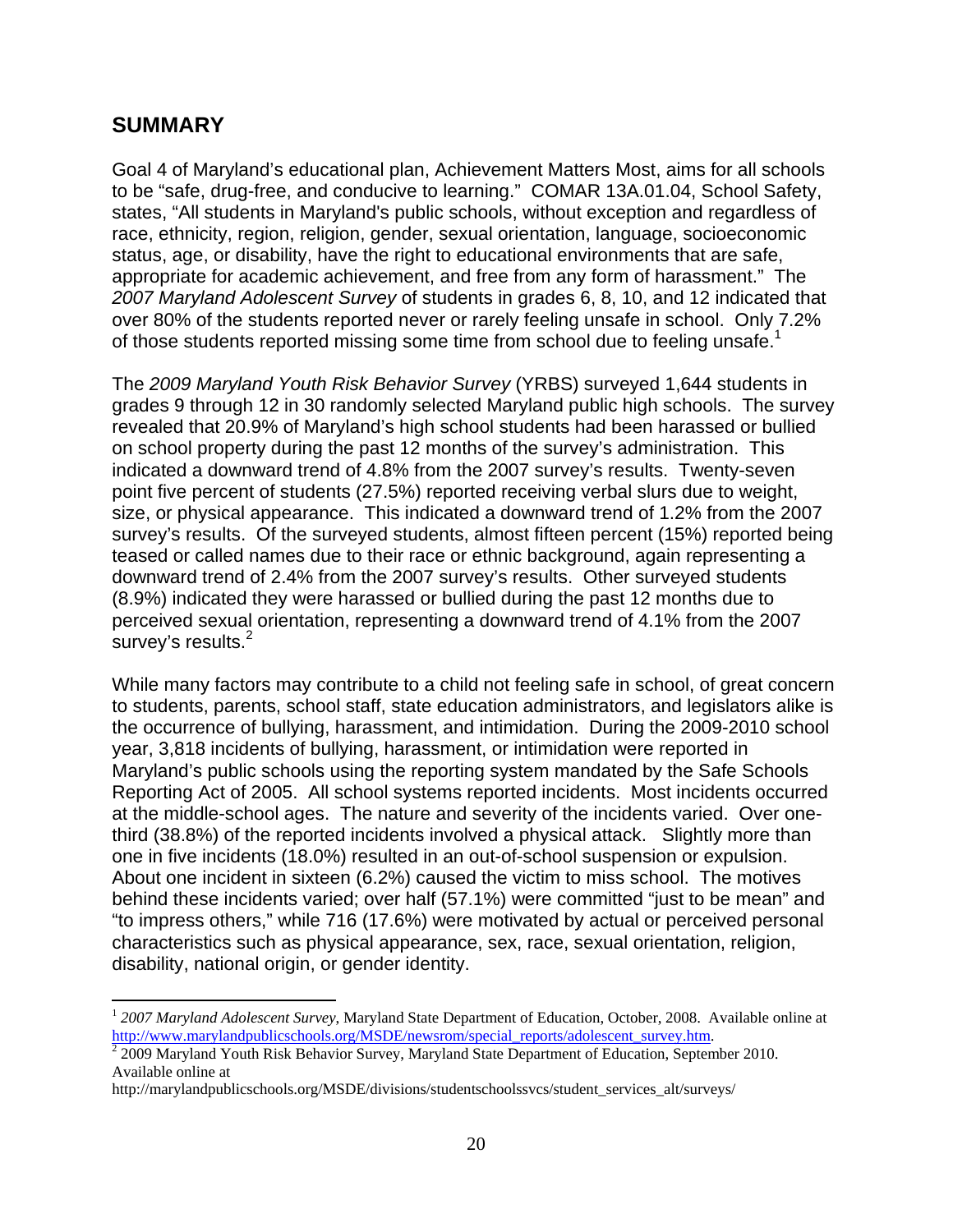The number of incidents reported in Maryland represents 4.5 reports filed per 1,000 enrolled students. The extent of bullying, harassment, or intimidation in Maryland public schools may likely be underreported by these figures but as bullying prevention programs continue to be implemented in the LSSs and awareness is raised, the number of reported incidents may well increase as they have for the 2009-2010 school year.

Findings from the national publication, *Indicators of School Crime and Safety: 2010 Report,* showed that during the 2007-2008 school year, 25% of the responding public schools reported that bullying was a daily or weekly problem. Ten percent (10%) of students ages 12-18 reported that hate-related words had been used against them at school and 35% reported seeing hate-related graffiti at school during the school year. In 2007, about 32% of students ages 12-18 reported having been bullied at school during the school year. Of these students, 21% said that they had experienced bullying that consisted of being made fun of; 18% reported being the subject of rumors; 11% said that they were pushed, shoved, tripped, or spit on; 6% said that they were threatened with harm; 5% said that they were excluded from activities on purpose; 4% said that someone tried to make them do things they did not want to do and that their property was destroyed on purpose.

Of the students in 2007 who reported being bullied during the school year, 79% said that they were bullied inside the school; 23% said that they were bullied outside on school grounds; 8% said they were bullied on the school bus, and 4% said they were bullied somewhere else. Of these students who had been bullied, 63% said that they had been bullied once or twice during the school year, 21% had experienced bullying once or twice a month, 10% reported being bullied once or twice a week, and 7% said that they had been bullied almost daily. Thirty-six percent (36%) of students who were bullied notified a teacher or another adult at school about the event(s).

In 2007, about 4% of students reported having been cyber-bullied on or off school property during the school year. Two percent (2%) of students said that they had experienced cyber-bullying that consisted of another student posting hurtful information about them on the internet. Two percent (2%) of students reported unwanted contact, including being threatened or insulted, via instant messaging by another student during the school year. Of the students in 2007 who reported cyber-bullying during the school year, 73% said that it had occurred once or twice during that period; 21% said it had occurred once or twice a month and 5% said it had occurred once or twice a week. Thirty percent (30%) of students who were cyber-bullied at school notified a teacher or other adult at school about the event(s). Student reports of bullying and cyber-bullying varied by student characteristics. A greater percentage of female than male students reported being bullied at school and cyber-bullied anywhere during the school year. In 2007, 33% of female students reported being bullied at school compared to 30% of male students. Five percent (5%) of female students reported being cyber-bullied anywhere compared to 2% of male students. A higher percentage of White students (34%) reported being bullied at school in 2007 than Hispanic students (27%). In addition, a higher percentage of White students (34%) reported being bullied at school than Asian students (18%).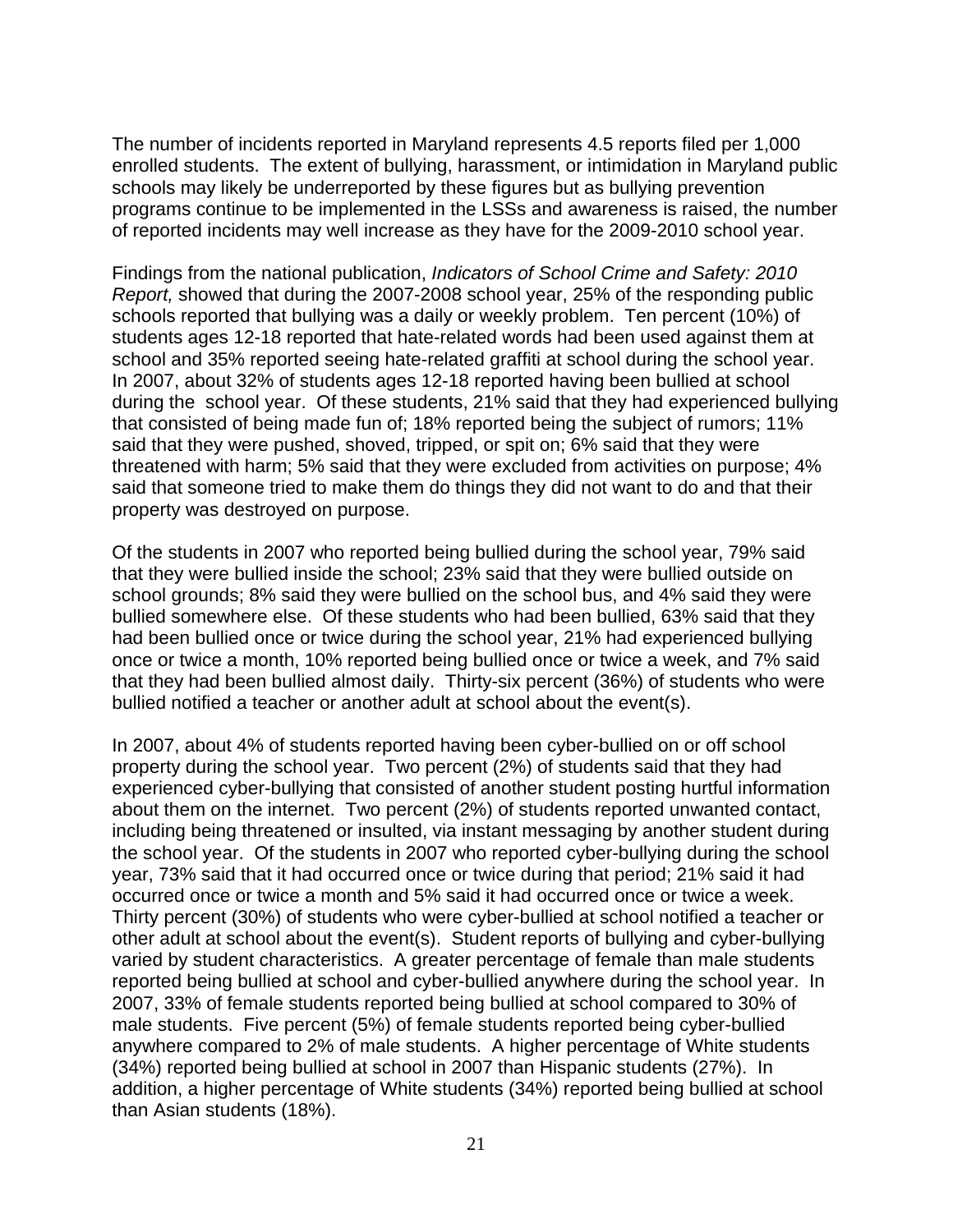This report is annually produced by the National Center for Education Statistics (NCES), the Institute of Education Sciences (IES), in the U.S. Department of Education, and the Bureau of Justice Statistics (BJS), in the U.S. Department of Justice. It presents the most recent data available on school crime and safety which are based on information drawn from a variety of sources, including national surveys of students, teachers, and principals.*<sup>3</sup>* 

The data presented in this report confirm that bullying and harassment are a problem in Maryland schools. The Maryland Student Records System Manual added an offense code specific to "bullying," beginning in the 2005-2006 school year. The code reflects the number of students who are suspended as a result of bullying. The data on "corrective actions" in this report show that 18% of the reported incidents resulted in the suspension or expulsion of the alleged perpetrators. Therefore, the magnitude of bullying in schools will not be depicted by suspension data alone.

MSDE is submitting this report in order to provide the Governor and the Maryland General Assembly with the information requested by Education Articles §7-424 and §7-424.1, Annotated Code of Maryland. Incidents of harassment and intimidation will continue to be collected this year and indefinitely. Incidents for the entire 2010-2011 school year will be reported in the next report, to be submitted on March 31, 2012. However, to support this initiative, MSDE will continue to assist LSSs as they develop and implement system-wide and school-wide programs of prevention and intervention to address bullying, harassment, or intimidation. It is important that school systems and schools continue to educate students and parents about bullying, harassment, and intimidation and to provide resources for bullying prevention, encourage victims to report incidents when they do occur, and follow up with thorough investigations, corrective actions, and remediation.

 $\overline{a}$ 

<sup>3</sup> *Indicators of School Crime and Safety: 2010*, U.S. Department of Education NCES 2011-002, U.S. Department of Justice, Office of Justice Programs NCJ 230812.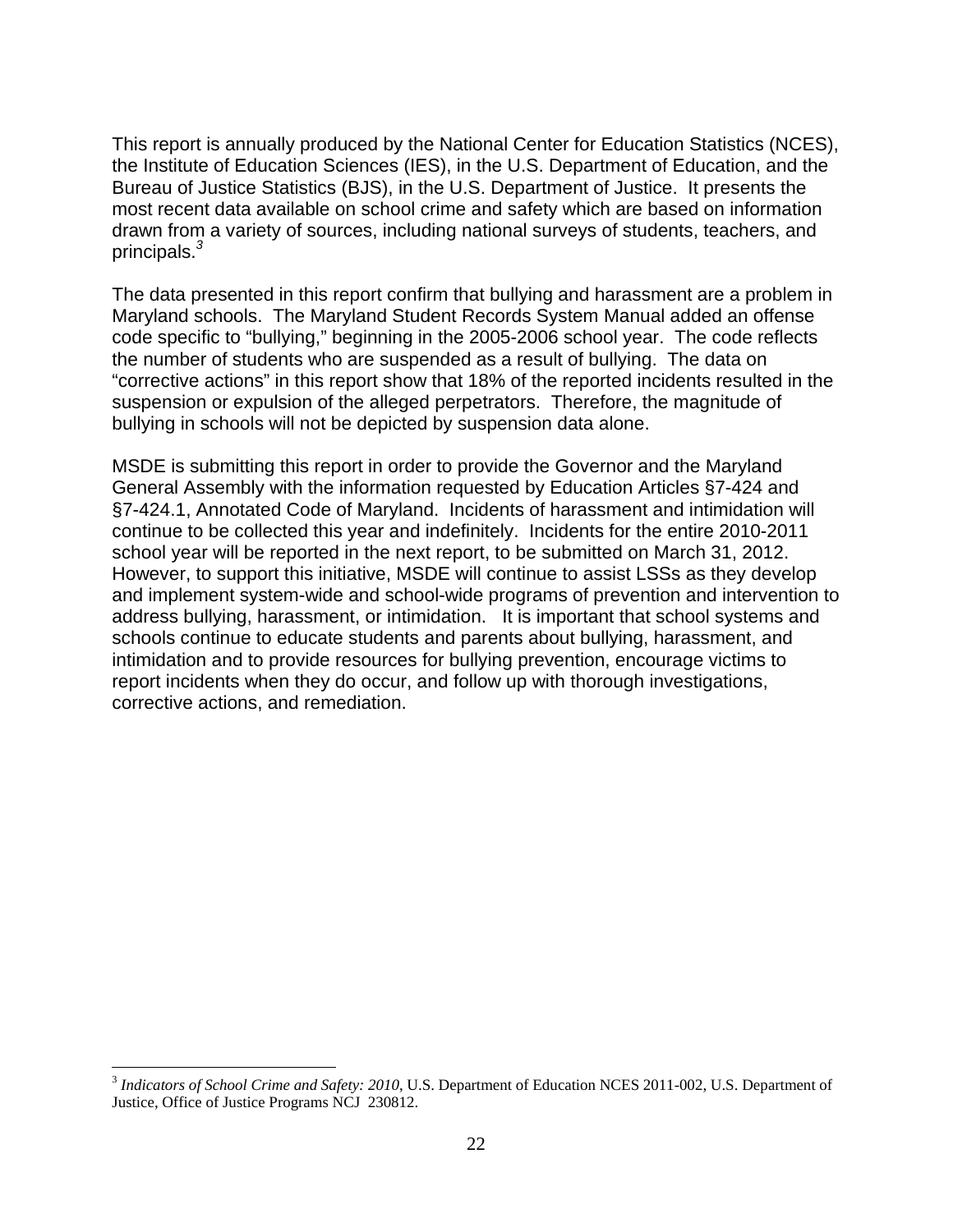#### **BULLYING, HARASSMENT, OR INTIMIDATION REPORTING FORM**

Directions: Bullying, harassment, or intimidation are serious and will not be tolerated. This is a form to report alleged bullying, harassment, or intimidation that occurred on school property; at a school-sponsored activity or event off school property; on a school bus; or on the way to and/or from school\*, in the current school year. If you are a student victim, the parent/guardian of a student victim, a close adult relative of a student victim, or a school staff member and wish to report an incident of alleged bullying, harassment, or intimidation, complete this form and return it to the Principal at the student victim's school. Contact the school for additional information or assistance at any time.

**Bullying , harassment, or intimidation means intentional conduct, including verbal, physical, or written conduct, or an intentional electronic communication, that: (I) creates a hostile educational environment by substantially interfering with a student's educational benefits, opportunities, or performance, or with a student's physical or psychological well-being, and is 1. motivated by an actual or a perceived personal characteristic including race, national origin, marital status, sex, sexual orientation, gender identity, religion, ancestry, physical attribute, socioeconomic status, familial status or physical or mental ability or disability; 2. threatening or seriously intimidating; and (II) 1. occurs on school property, at a school activity or event, or on a school bus; or 2. substantially disrupts the orderly operation of a school. Electronic communication means a communication transmitted by means of an electronic device, including a telephone, cellular phone, computer, or pager.** 

| Today's date:                                                                                                                                                                                                                                                                                                                                                                                                                                                                                              |     |                                                                   |                                                                                              |  |
|------------------------------------------------------------------------------------------------------------------------------------------------------------------------------------------------------------------------------------------------------------------------------------------------------------------------------------------------------------------------------------------------------------------------------------------------------------------------------------------------------------|-----|-------------------------------------------------------------------|----------------------------------------------------------------------------------------------|--|
| Year<br>Month<br>Dav                                                                                                                                                                                                                                                                                                                                                                                                                                                                                       |     |                                                                   |                                                                                              |  |
| PERSON REPORTING INCIDENT<br>Telephone: _________________________________                                                                                                                                                                                                                                                                                                                                                                                                                                  |     |                                                                   |                                                                                              |  |
| Place an X in the appropriate box: $\Box$ Student $\Box$ Parent/guardian $\Box$ Close adult relative $\Box$ School Staff $\Box$ Student Witness/Bystander                                                                                                                                                                                                                                                                                                                                                  |     |                                                                   |                                                                                              |  |
|                                                                                                                                                                                                                                                                                                                                                                                                                                                                                                            |     |                                                                   |                                                                                              |  |
| 2. Name(s) of alleged offender(s) (If known): (Please print)<br><u> 1980 - Johann Barbara, martin amerikan basar dan berasal dalam basa dalam basar dalam basar dalam basar dala</u>                                                                                                                                                                                                                                                                                                                       | Age | School<br>(if known)<br><u> 1989 - Andrea Barbara, poeta espa</u> | Is he/she a student?<br>$\Box$ Yes $\Box$ No<br>$\Box$ Yes $\Box$ No<br>$\Box$ Yes $\Box$ No |  |
| 3. On what date(s) did the incident happen?:<br>Day<br>Dav<br>Year<br>Month                                                                                                                                                                                                                                                                                                                                                                                                                                |     | Month<br>Dav                                                      | Year                                                                                         |  |
| 4. Where did the incident happen (choose all that apply)?<br>$\Box$ On school property $\Box$ At a school-sponsored activity or event off school property<br>$\Box$ On a school bus $\Box$ On the way to/from school*<br>5. Place an X next to the statement(s) that best describes what happened (choose all that apply):                                                                                                                                                                                 |     |                                                                   |                                                                                              |  |
| $\Box$ Any bullying, harassment, or intimidation that involved physical aggression<br>$\Box$ Getting another person to hit or harm the student<br>□ Teasing, name-calling, making critical remarks, or threatening, in person or by other means<br>$\Box$ Demeaning and making the victim of jokes<br>$\Box$ Making rude and/or threatening gestures<br>$\Box$ Excluding or rejecting the student<br>$\Box$ Intimidating (bullying), extorting, or exploiting<br>$\Box$ Spreading harmful rumors or gossip |     |                                                                   |                                                                                              |  |

\*Will be collected unless specifically excluded by local board policy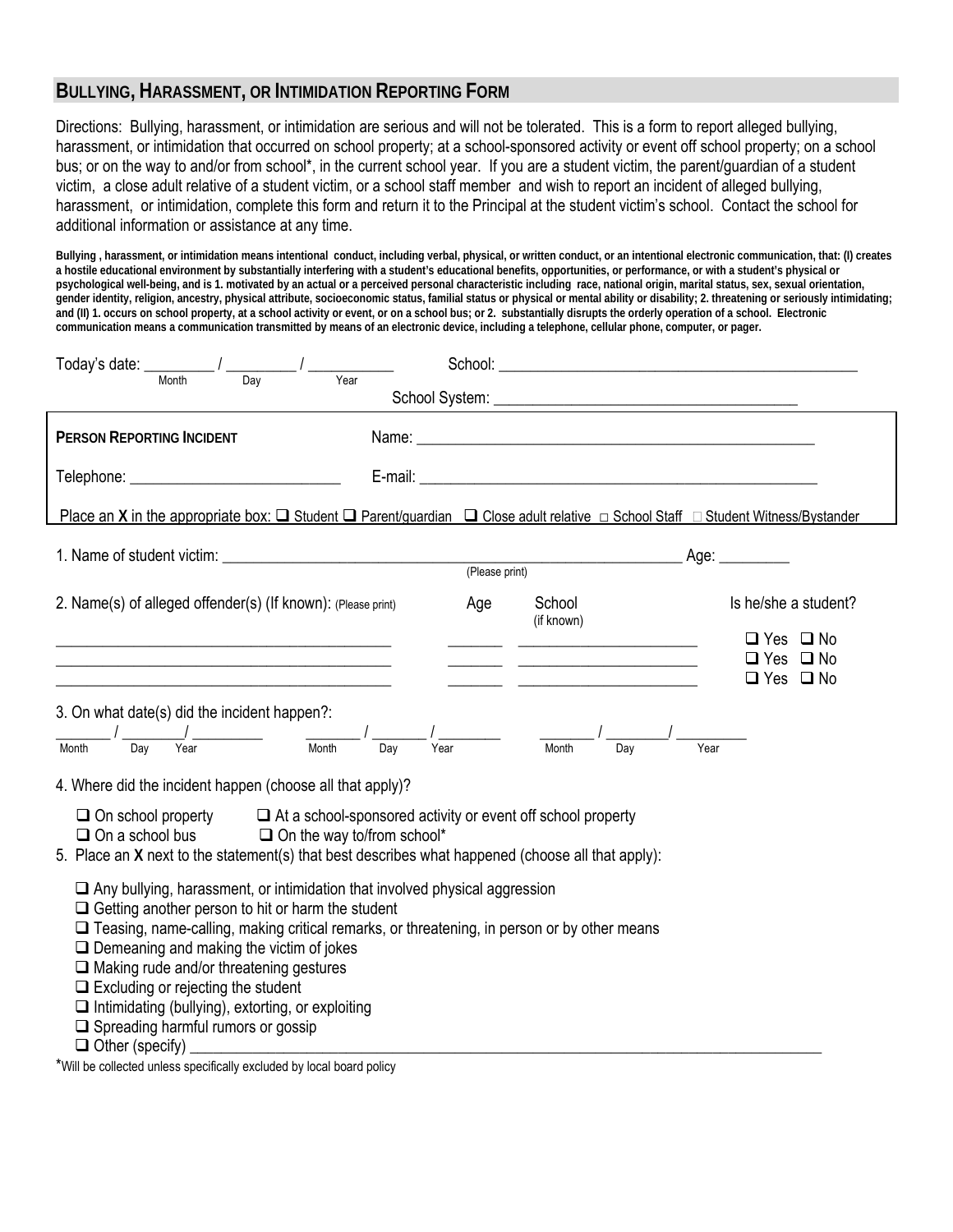| 6. What did the alleged offender(s) say or do?                                                                                                                                                                                            |
|-------------------------------------------------------------------------------------------------------------------------------------------------------------------------------------------------------------------------------------------|
|                                                                                                                                                                                                                                           |
|                                                                                                                                                                                                                                           |
| (Attach a separate sheet if necessary)                                                                                                                                                                                                    |
|                                                                                                                                                                                                                                           |
| (Attach a separate sheet if necessary)                                                                                                                                                                                                    |
| 8. Did a physical injury result from this incident? Place an X next to one of the following:                                                                                                                                              |
| $\square$ No<br>$\Box$ Yes, but it did not require medical attention<br>$\Box$ Yes, and it required medical attention                                                                                                                     |
| 9. If there was a physical injury, do you think there will be permanent effects? $\Box$ Yes $\Box$ No                                                                                                                                     |
| 10. Was the student victim absent from school as a result of the incident?<br>$\Box$ Yes $\Box$ No<br>If yes, how many days was the student victim absent from school as a result of the incident? ______                                 |
| 11. Did a psychological injury result from this incident? Place an X next to one of the following:<br>$\Box$ Yes, but psychological services have not been sought $\Box$ Yes, and psychological services have been sought<br>$\square$ No |
|                                                                                                                                                                                                                                           |
|                                                                                                                                                                                                                                           |
|                                                                                                                                                                                                                                           |
|                                                                                                                                                                                                                                           |
|                                                                                                                                                                                                                                           |
|                                                                                                                                                                                                                                           |
|                                                                                                                                                                                                                                           |
| (Attach a separate sheet if necessary)                                                                                                                                                                                                    |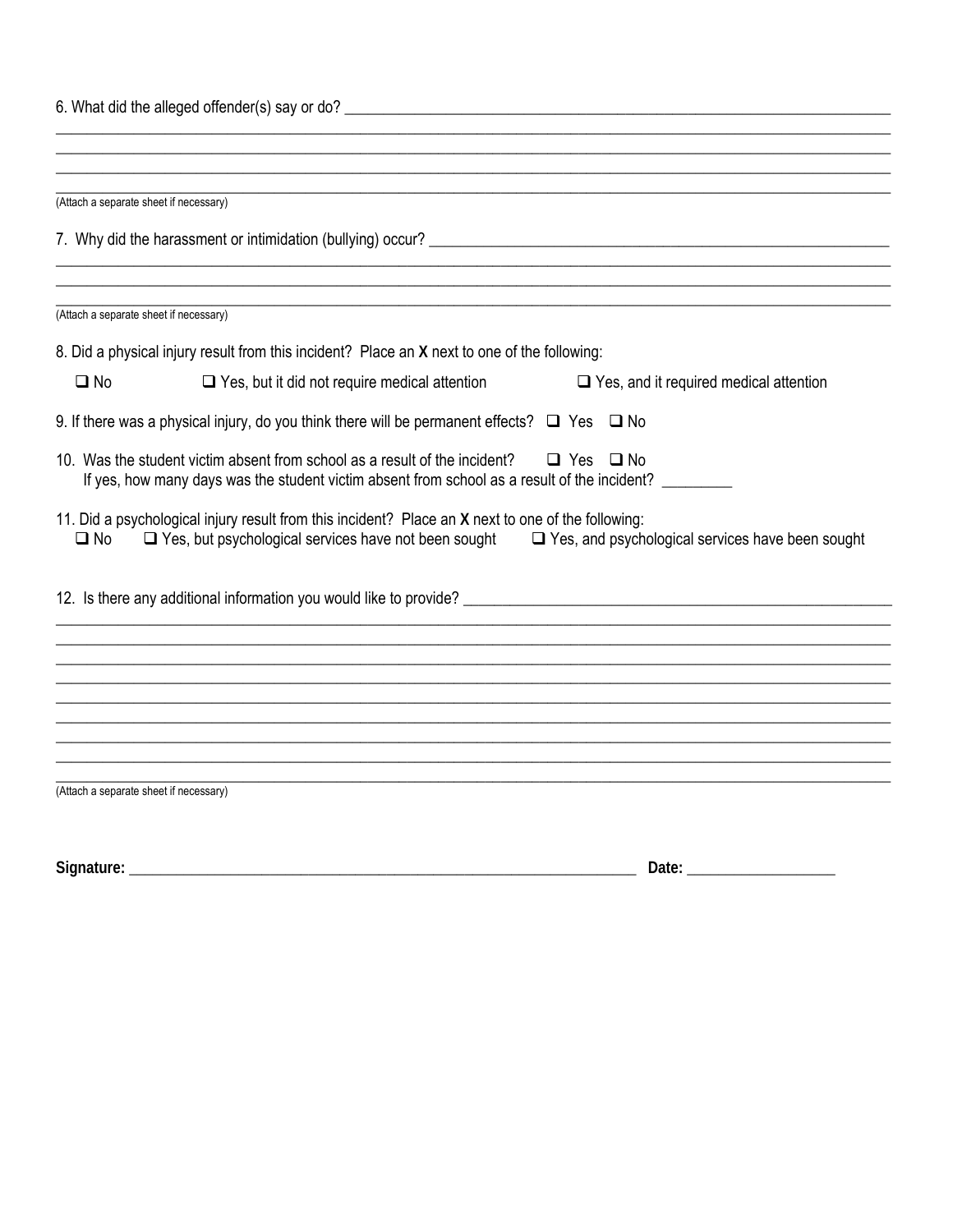| BULLYING, HARASSMENT, OR INTIMIDATION INCIDENT SCHOOL INVESTIGATION FORM                                                                                                                                                                                                                                 |     |                                                                                    |                                                                                                                                                                                                                                      |                                                                                                                                                                                                                                                                                                      |
|----------------------------------------------------------------------------------------------------------------------------------------------------------------------------------------------------------------------------------------------------------------------------------------------------------|-----|------------------------------------------------------------------------------------|--------------------------------------------------------------------------------------------------------------------------------------------------------------------------------------------------------------------------------------|------------------------------------------------------------------------------------------------------------------------------------------------------------------------------------------------------------------------------------------------------------------------------------------------------|
|                                                                                                                                                                                                                                                                                                          |     |                                                                                    |                                                                                                                                                                                                                                      |                                                                                                                                                                                                                                                                                                      |
| $\boxed{\text{Today's date:}\n \underline{\hspace{2cm}}\hspace{2cm}\qquad \qquad \hspace{2cm}\qquad \qquad / \underline{\hspace{2cm}}\hspace{2cm}\qquad \qquad \qquad \hspace{2cm}\qquad \qquad }$                                                                                                       |     |                                                                                    |                                                                                                                                                                                                                                      |                                                                                                                                                                                                                                                                                                      |
|                                                                                                                                                                                                                                                                                                          |     |                                                                                    |                                                                                                                                                                                                                                      |                                                                                                                                                                                                                                                                                                      |
|                                                                                                                                                                                                                                                                                                          |     |                                                                                    | the control of the control of the control of the control of the control of the control of                                                                                                                                            |                                                                                                                                                                                                                                                                                                      |
| Telephone: __________________________________                                                                                                                                                                                                                                                            |     |                                                                                    |                                                                                                                                                                                                                                      |                                                                                                                                                                                                                                                                                                      |
| Place an X in the appropriate box: $\Box$ Student $\Box$ Parent/guardian $\Box$ Close adult relative $\Box$ School Staff $\Box$ Student Witness/Bystander                                                                                                                                                |     |                                                                                    |                                                                                                                                                                                                                                      |                                                                                                                                                                                                                                                                                                      |
|                                                                                                                                                                                                                                                                                                          |     |                                                                                    |                                                                                                                                                                                                                                      |                                                                                                                                                                                                                                                                                                      |
| 2. Name(s) of alleged offender(s) (If known):                                                                                                                                                                                                                                                            | Age | School                                                                             | Is he/she a student?                                                                                                                                                                                                                 | Days absent<br>due to incident                                                                                                                                                                                                                                                                       |
| □ Yes □ No                                                                                                                                                                                                                                                                                               |     | (Please print)                                                                     | $\Box$ Yes $\Box$ No                                                                                                                                                                                                                 | $\sim$ $\sim$ $\sim$ $\sim$ $\sim$<br><u> The Common State State State State State State State State State State State State State State State State State State State State State State State State State State State State State State State State State State State</u><br><u> Alban Maria Sa</u> |
| Total number of alleged offenders: _______________                                                                                                                                                                                                                                                       |     |                                                                                    |                                                                                                                                                                                                                                      |                                                                                                                                                                                                                                                                                                      |
| <b>INVESTIGATION</b>                                                                                                                                                                                                                                                                                     |     |                                                                                    |                                                                                                                                                                                                                                      |                                                                                                                                                                                                                                                                                                      |
| 3. What actions were taken to investigate this incident? (choose all that apply)                                                                                                                                                                                                                         |     |                                                                                    |                                                                                                                                                                                                                                      |                                                                                                                                                                                                                                                                                                      |
| $\Box$ Interviewed student victim<br>$\Box$ Interviewed alleged offender(s)<br>$\Box$ Interviewed witnesses<br>$\Box$ Witness statements collected in writing<br>$\Box$ Interviewed school nurse<br>$\Box$ Reviewed any medical information available<br>$\Box$ Interviewed teachers and/or school staff |     |                                                                                    | $\Box$ Interviewed student victim's parent/guardian<br>$\Box$ Interviewed alleged offender's parent/guardian<br>$\Box$ Examined physical evidence<br>$\Box$ Conducted student record review<br>$\Box$ Obtained copy of police report |                                                                                                                                                                                                                                                                                                      |
| 4. Why did the harassment or intimidation (bullying) occur (alleged motives)? (choose all that apply)<br>$\Box$ Because of race<br>$\Box$ Because of national origin<br>$\Box$ Because of marital status<br>$\Box$ Because of sex                                                                        |     | $\Box$ Because of disability<br>$\Box$ To impress others<br>$\Box$ Just to be mean | $\Box$ Because of physical appearance                                                                                                                                                                                                |                                                                                                                                                                                                                                                                                                      |
| $\Box$ Because of sexual orientation<br>$\Box$ Because of gender identity<br>$\Box$ Because of religion                                                                                                                                                                                                  |     | $\Box$ The reason is unknown                                                       | $\Box$ Because of another reason (specify)                                                                                                                                                                                           |                                                                                                                                                                                                                                                                                                      |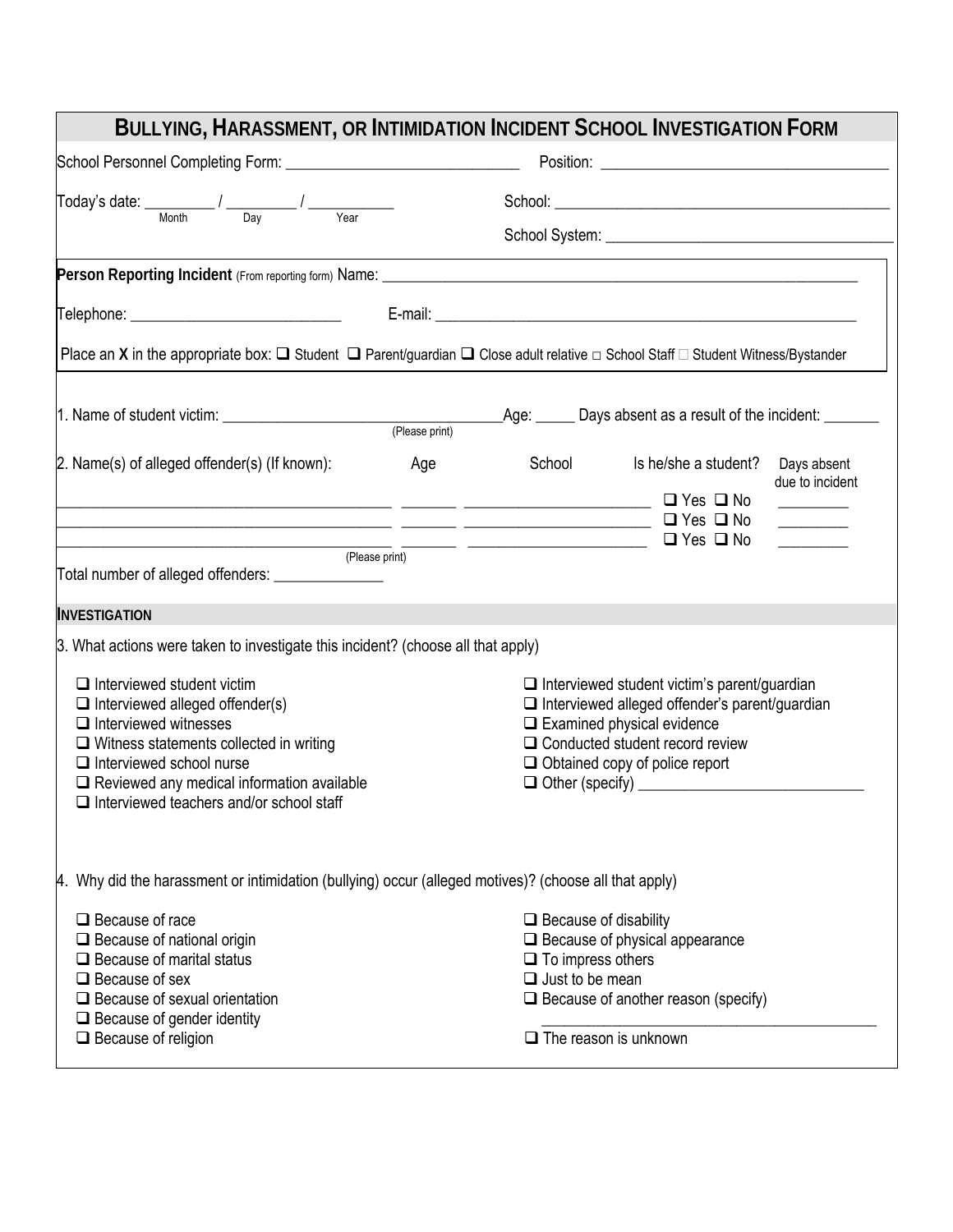| 5. What corrective actions were taken in this case (choose all that apply)? |       |
|-----------------------------------------------------------------------------|-------|
| $\square$ None were required, this was a false allegation                   |       |
| $\Box$ None, the incident did not warrant any corrective action             |       |
| $\Box$ Student conference                                                   |       |
| $\Box$ Student warning                                                      |       |
| $\Box$ Letter of apology                                                    |       |
| $\Box$ Mediation                                                            |       |
| $\Box$ Counseling                                                           |       |
| $\Box$ Parent letter                                                        |       |
| $\Box$ Parent phone call                                                    |       |
| $\Box$ Parent conference                                                    |       |
| $\Box$ Detention                                                            |       |
| $\Box$ In-school suspension                                                 |       |
| □ Out-of-school suspension/expulsion                                        |       |
|                                                                             |       |
|                                                                             |       |
|                                                                             |       |
|                                                                             |       |
|                                                                             |       |
|                                                                             |       |
|                                                                             |       |
| (Attach a separate sheet if necessary)                                      |       |
|                                                                             |       |
|                                                                             |       |
|                                                                             |       |
|                                                                             |       |
| (Attach a separate sheet if necessary)                                      |       |
|                                                                             |       |
|                                                                             |       |
|                                                                             |       |
| Signature: __________                                                       | Date: |
|                                                                             |       |
|                                                                             |       |
|                                                                             |       |
|                                                                             |       |
|                                                                             |       |
|                                                                             |       |
|                                                                             |       |
|                                                                             |       |
|                                                                             |       |
|                                                                             |       |
|                                                                             |       |
|                                                                             |       |
|                                                                             |       |
|                                                                             |       |

Maryland State Department of Education in accordance with the Safe Schools Reporting Act of 2005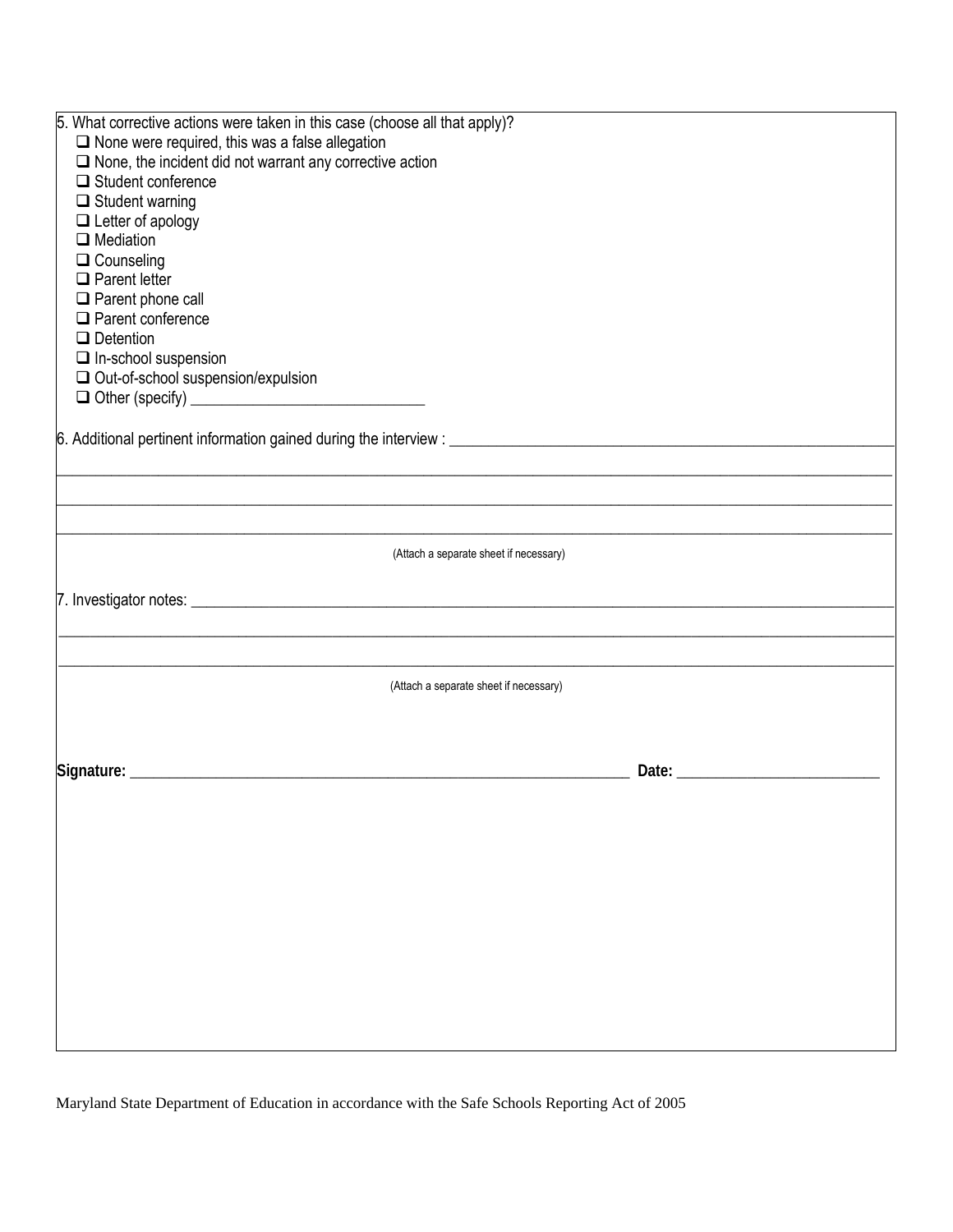# **Bullying, Harassment, or Intimidation Incident Reporting Instrument Reporting Period: 2009-2010 School Year**

*Instructions: Enter the total number of responses in each category. Because some items are "mark all that apply," totals may exceed the total number of reports filed. Enter responses in bordered, highlighted cells.*

| <b>Local School System:</b>                                             |                                            |                                                                                           |                                                                                               |                                                  |
|-------------------------------------------------------------------------|--------------------------------------------|-------------------------------------------------------------------------------------------|-----------------------------------------------------------------------------------------------|--------------------------------------------------|
|                                                                         |                                            |                                                                                           | Indicate the number of persons of each age                                                    |                                                  |
| R,I Ages:                                                               | <b>Number of Student</b><br><b>Victims</b> | <b>Number of Alleged Student</b><br><b>Offenders in Student Victim's</b><br><b>School</b> | <b>Number of Alleged Student</b><br><b>Offenders Not in Student Victim's</b><br><b>School</b> | Alleged Offenders Who are Not<br><b>Students</b> |
| Age birth to 4                                                          |                                            |                                                                                           |                                                                                               |                                                  |
| Age 5                                                                   |                                            |                                                                                           |                                                                                               |                                                  |
| Age 6                                                                   |                                            |                                                                                           |                                                                                               |                                                  |
| Age 7                                                                   |                                            |                                                                                           |                                                                                               |                                                  |
| Age 8                                                                   |                                            |                                                                                           |                                                                                               |                                                  |
| Age 9                                                                   |                                            |                                                                                           |                                                                                               |                                                  |
| Age 10                                                                  |                                            |                                                                                           |                                                                                               |                                                  |
| Age 11                                                                  |                                            |                                                                                           |                                                                                               |                                                  |
| Age 12                                                                  |                                            |                                                                                           |                                                                                               |                                                  |
| Age 13                                                                  |                                            |                                                                                           |                                                                                               |                                                  |
| Age 14<br>Age 15                                                        |                                            |                                                                                           |                                                                                               |                                                  |
| Age 16                                                                  |                                            |                                                                                           |                                                                                               |                                                  |
| Age 17                                                                  |                                            |                                                                                           |                                                                                               |                                                  |
| Age 18                                                                  |                                            |                                                                                           |                                                                                               |                                                  |
| Age 19 and older                                                        |                                            |                                                                                           |                                                                                               |                                                  |
|                                                                         |                                            |                                                                                           |                                                                                               |                                                  |
| <b>R</b> Location of the Incident:                                      | <b>Number of Incidents</b>                 |                                                                                           |                                                                                               |                                                  |
| On school property                                                      |                                            |                                                                                           |                                                                                               |                                                  |
| At a school-sponsored activity or                                       |                                            |                                                                                           |                                                                                               |                                                  |
| event off school property                                               |                                            |                                                                                           |                                                                                               |                                                  |
| On a school bus                                                         |                                            |                                                                                           |                                                                                               |                                                  |
| On the way to/from school**                                             |                                            |                                                                                           |                                                                                               |                                                  |
| ** Will be collected unless specifically excluded by local board policy |                                            |                                                                                           |                                                                                               |                                                  |
| R Description of the Incident:                                          | <b>Number of Incidents</b>                 |                                                                                           |                                                                                               |                                                  |
| Any bullying, harassment, or                                            |                                            |                                                                                           |                                                                                               |                                                  |
| intimidation that<br>involved physical                                  |                                            |                                                                                           |                                                                                               |                                                  |
| aggression                                                              |                                            |                                                                                           |                                                                                               |                                                  |
| Getting another person to hit or                                        |                                            |                                                                                           |                                                                                               |                                                  |
| harm the student                                                        |                                            |                                                                                           |                                                                                               |                                                  |
| Teasing, name calling, making                                           |                                            |                                                                                           |                                                                                               |                                                  |
| critical remarks, or threatening, in                                    |                                            |                                                                                           |                                                                                               |                                                  |
| person or by other means                                                |                                            |                                                                                           |                                                                                               |                                                  |
| Demeaning and making the victim                                         |                                            |                                                                                           |                                                                                               |                                                  |
| of jokes                                                                |                                            |                                                                                           |                                                                                               |                                                  |
| Making rude and/or threatening<br>gestures.                             |                                            |                                                                                           |                                                                                               |                                                  |
| Excluding or rejecting the student                                      |                                            |                                                                                           |                                                                                               |                                                  |
| Intimidating (bullying), extorting, or                                  |                                            |                                                                                           |                                                                                               |                                                  |
| exploiting                                                              |                                            |                                                                                           |                                                                                               |                                                  |
| Spreading harmful rumors or gossip                                      |                                            |                                                                                           |                                                                                               |                                                  |
| Other                                                                   |                                            |                                                                                           |                                                                                               |                                                  |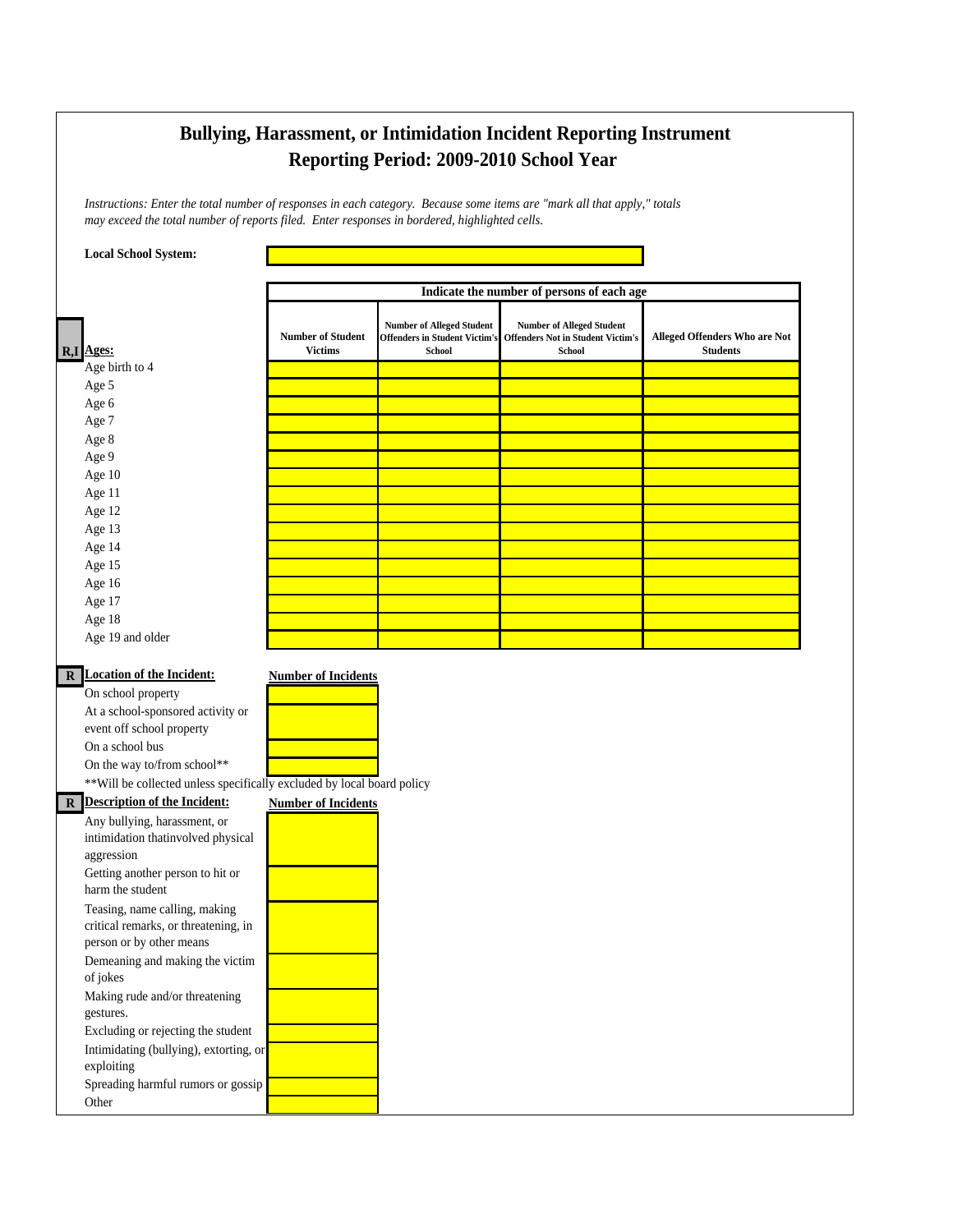| <b>Alleged Motives:</b>                   | <b>Number of Incidents</b> |
|-------------------------------------------|----------------------------|
| Race                                      |                            |
| National origin                           |                            |
| Marital status                            |                            |
| Sex                                       |                            |
| Sexual orientation                        |                            |
| Gender identity                           |                            |
| Religion                                  |                            |
| Disability                                |                            |
| Physical appearance                       |                            |
| To impress others                         |                            |
| Just to be mean                           |                            |
| Another reason                            |                            |
| Unknown                                   |                            |
|                                           |                            |
|                                           |                            |
|                                           |                            |
| <b>R,I</b> Days Student Victim Was Absent |                            |
| As a Result of the Incident               | <b>Number of Incidents</b> |
| 0 days                                    |                            |
| 1 day                                     |                            |
| 2 days                                    |                            |
|                                           |                            |
| 3 days                                    |                            |
| 4 days                                    |                            |
| 5 days                                    |                            |
| 6 days                                    |                            |
| 7 days                                    |                            |
| 8 days                                    |                            |
| 9 days                                    |                            |
| 10 days                                   |                            |
| More than 10 days                         |                            |
|                                           |                            |
|                                           |                            |
| <b>Days Alleged Student Offender</b>      |                            |
| <b>Was Absent As a Result of the</b><br>I |                            |
| <b>Incident</b>                           | <b>Number of Incidents</b> |
| 0 days                                    |                            |
| 1 day                                     |                            |
| 2 days                                    |                            |
| 3 days                                    |                            |
| 4 days                                    |                            |
| 5 days                                    |                            |
| 6 days                                    |                            |
| 7 days                                    |                            |
| 8 days                                    |                            |
| 9 days                                    |                            |
| 10 days                                   |                            |

More than 10 days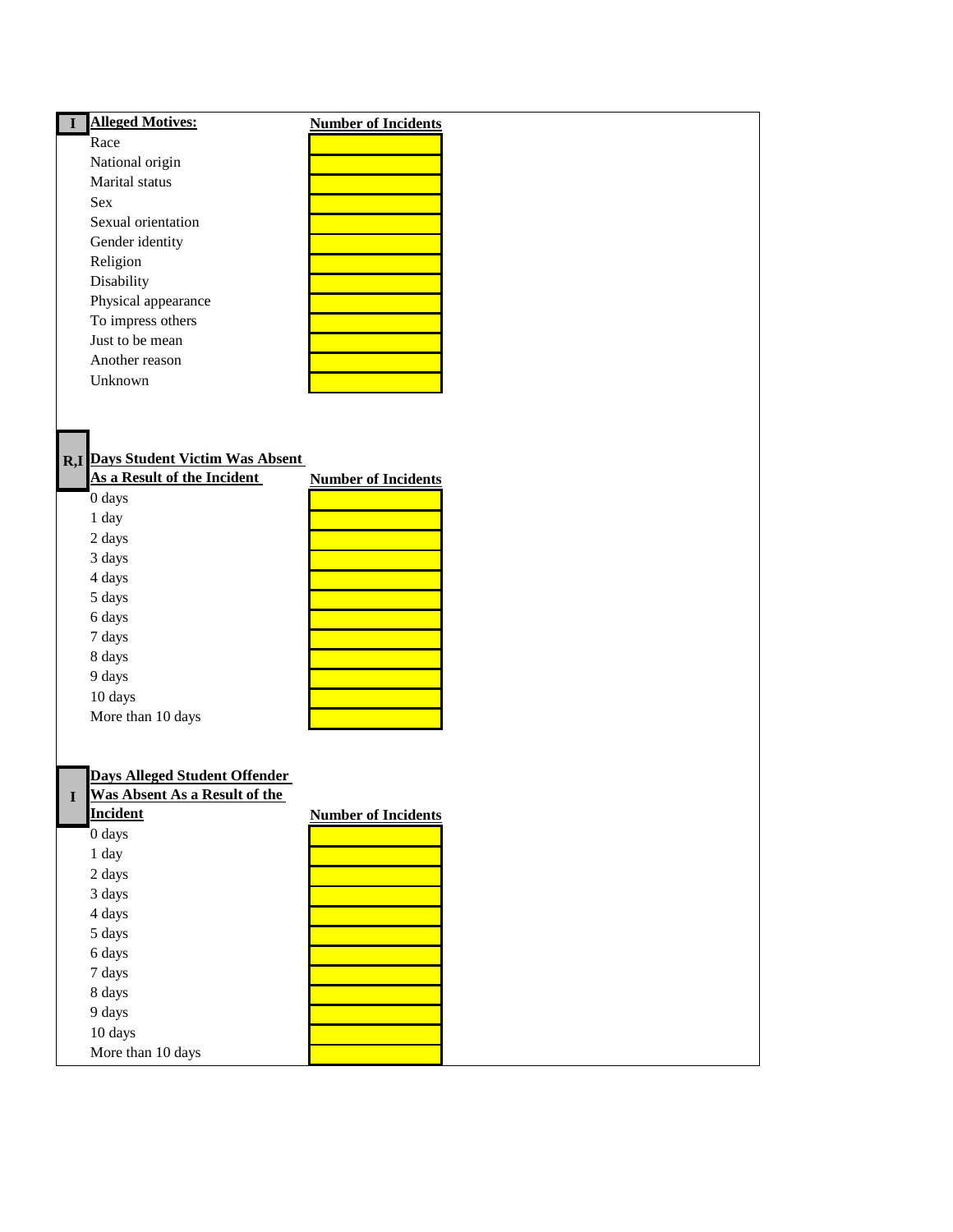| Interviewed student victim<br>Interviewed alleged offender(s)<br>Interviewed witnesses<br>Witness statements collected in<br>writing<br>Interviewed school nurse<br>Reviewed any medical information<br>available<br>Interviewed alleged offender's<br>parent/guardian<br>Interviewed teachers and/or school<br>staff<br>Conducted student record review<br>Interviewed student victim's<br>parent/guardian<br>Reviewed physical evidence<br>Obtained copy of police report<br>Other<br><b>Corrective Actions:</b><br><b>Number of Incidents</b><br>None required; this was a false<br>allegation<br>None, the incident did not warrant<br>any corrective action<br>Student conference<br>Student warning<br>Letter of apology<br>Mediation<br>Counseling<br>Parent letter<br>Parent phone call<br>Parent conference<br>Detention<br>In-school suspension<br>Out-of-school suspension/expulsion<br>Other |  |
|----------------------------------------------------------------------------------------------------------------------------------------------------------------------------------------------------------------------------------------------------------------------------------------------------------------------------------------------------------------------------------------------------------------------------------------------------------------------------------------------------------------------------------------------------------------------------------------------------------------------------------------------------------------------------------------------------------------------------------------------------------------------------------------------------------------------------------------------------------------------------------------------------------|--|
|                                                                                                                                                                                                                                                                                                                                                                                                                                                                                                                                                                                                                                                                                                                                                                                                                                                                                                          |  |
|                                                                                                                                                                                                                                                                                                                                                                                                                                                                                                                                                                                                                                                                                                                                                                                                                                                                                                          |  |
|                                                                                                                                                                                                                                                                                                                                                                                                                                                                                                                                                                                                                                                                                                                                                                                                                                                                                                          |  |
|                                                                                                                                                                                                                                                                                                                                                                                                                                                                                                                                                                                                                                                                                                                                                                                                                                                                                                          |  |
|                                                                                                                                                                                                                                                                                                                                                                                                                                                                                                                                                                                                                                                                                                                                                                                                                                                                                                          |  |
|                                                                                                                                                                                                                                                                                                                                                                                                                                                                                                                                                                                                                                                                                                                                                                                                                                                                                                          |  |
|                                                                                                                                                                                                                                                                                                                                                                                                                                                                                                                                                                                                                                                                                                                                                                                                                                                                                                          |  |
|                                                                                                                                                                                                                                                                                                                                                                                                                                                                                                                                                                                                                                                                                                                                                                                                                                                                                                          |  |
|                                                                                                                                                                                                                                                                                                                                                                                                                                                                                                                                                                                                                                                                                                                                                                                                                                                                                                          |  |
|                                                                                                                                                                                                                                                                                                                                                                                                                                                                                                                                                                                                                                                                                                                                                                                                                                                                                                          |  |
|                                                                                                                                                                                                                                                                                                                                                                                                                                                                                                                                                                                                                                                                                                                                                                                                                                                                                                          |  |
|                                                                                                                                                                                                                                                                                                                                                                                                                                                                                                                                                                                                                                                                                                                                                                                                                                                                                                          |  |
|                                                                                                                                                                                                                                                                                                                                                                                                                                                                                                                                                                                                                                                                                                                                                                                                                                                                                                          |  |
|                                                                                                                                                                                                                                                                                                                                                                                                                                                                                                                                                                                                                                                                                                                                                                                                                                                                                                          |  |
|                                                                                                                                                                                                                                                                                                                                                                                                                                                                                                                                                                                                                                                                                                                                                                                                                                                                                                          |  |
|                                                                                                                                                                                                                                                                                                                                                                                                                                                                                                                                                                                                                                                                                                                                                                                                                                                                                                          |  |
|                                                                                                                                                                                                                                                                                                                                                                                                                                                                                                                                                                                                                                                                                                                                                                                                                                                                                                          |  |
|                                                                                                                                                                                                                                                                                                                                                                                                                                                                                                                                                                                                                                                                                                                                                                                                                                                                                                          |  |
|                                                                                                                                                                                                                                                                                                                                                                                                                                                                                                                                                                                                                                                                                                                                                                                                                                                                                                          |  |
|                                                                                                                                                                                                                                                                                                                                                                                                                                                                                                                                                                                                                                                                                                                                                                                                                                                                                                          |  |
|                                                                                                                                                                                                                                                                                                                                                                                                                                                                                                                                                                                                                                                                                                                                                                                                                                                                                                          |  |
|                                                                                                                                                                                                                                                                                                                                                                                                                                                                                                                                                                                                                                                                                                                                                                                                                                                                                                          |  |
|                                                                                                                                                                                                                                                                                                                                                                                                                                                                                                                                                                                                                                                                                                                                                                                                                                                                                                          |  |
|                                                                                                                                                                                                                                                                                                                                                                                                                                                                                                                                                                                                                                                                                                                                                                                                                                                                                                          |  |
|                                                                                                                                                                                                                                                                                                                                                                                                                                                                                                                                                                                                                                                                                                                                                                                                                                                                                                          |  |
|                                                                                                                                                                                                                                                                                                                                                                                                                                                                                                                                                                                                                                                                                                                                                                                                                                                                                                          |  |
|                                                                                                                                                                                                                                                                                                                                                                                                                                                                                                                                                                                                                                                                                                                                                                                                                                                                                                          |  |
|                                                                                                                                                                                                                                                                                                                                                                                                                                                                                                                                                                                                                                                                                                                                                                                                                                                                                                          |  |
|                                                                                                                                                                                                                                                                                                                                                                                                                                                                                                                                                                                                                                                                                                                                                                                                                                                                                                          |  |
|                                                                                                                                                                                                                                                                                                                                                                                                                                                                                                                                                                                                                                                                                                                                                                                                                                                                                                          |  |
|                                                                                                                                                                                                                                                                                                                                                                                                                                                                                                                                                                                                                                                                                                                                                                                                                                                                                                          |  |
|                                                                                                                                                                                                                                                                                                                                                                                                                                                                                                                                                                                                                                                                                                                                                                                                                                                                                                          |  |
|                                                                                                                                                                                                                                                                                                                                                                                                                                                                                                                                                                                                                                                                                                                                                                                                                                                                                                          |  |
|                                                                                                                                                                                                                                                                                                                                                                                                                                                                                                                                                                                                                                                                                                                                                                                                                                                                                                          |  |
|                                                                                                                                                                                                                                                                                                                                                                                                                                                                                                                                                                                                                                                                                                                                                                                                                                                                                                          |  |
|                                                                                                                                                                                                                                                                                                                                                                                                                                                                                                                                                                                                                                                                                                                                                                                                                                                                                                          |  |
|                                                                                                                                                                                                                                                                                                                                                                                                                                                                                                                                                                                                                                                                                                                                                                                                                                                                                                          |  |
|                                                                                                                                                                                                                                                                                                                                                                                                                                                                                                                                                                                                                                                                                                                                                                                                                                                                                                          |  |
| <b>Total Local School System</b><br><b>Number of Incident Reports</b>                                                                                                                                                                                                                                                                                                                                                                                                                                                                                                                                                                                                                                                                                                                                                                                                                                    |  |
| <b>Filed:</b>                                                                                                                                                                                                                                                                                                                                                                                                                                                                                                                                                                                                                                                                                                                                                                                                                                                                                            |  |
|                                                                                                                                                                                                                                                                                                                                                                                                                                                                                                                                                                                                                                                                                                                                                                                                                                                                                                          |  |
|                                                                                                                                                                                                                                                                                                                                                                                                                                                                                                                                                                                                                                                                                                                                                                                                                                                                                                          |  |

#### Key:

R = Information is on the Harassment or Intimidation (Bullying) Reporting Form.

I = Information is on the Harassment or Intimidation (Bullying) Incident School Investigation Form.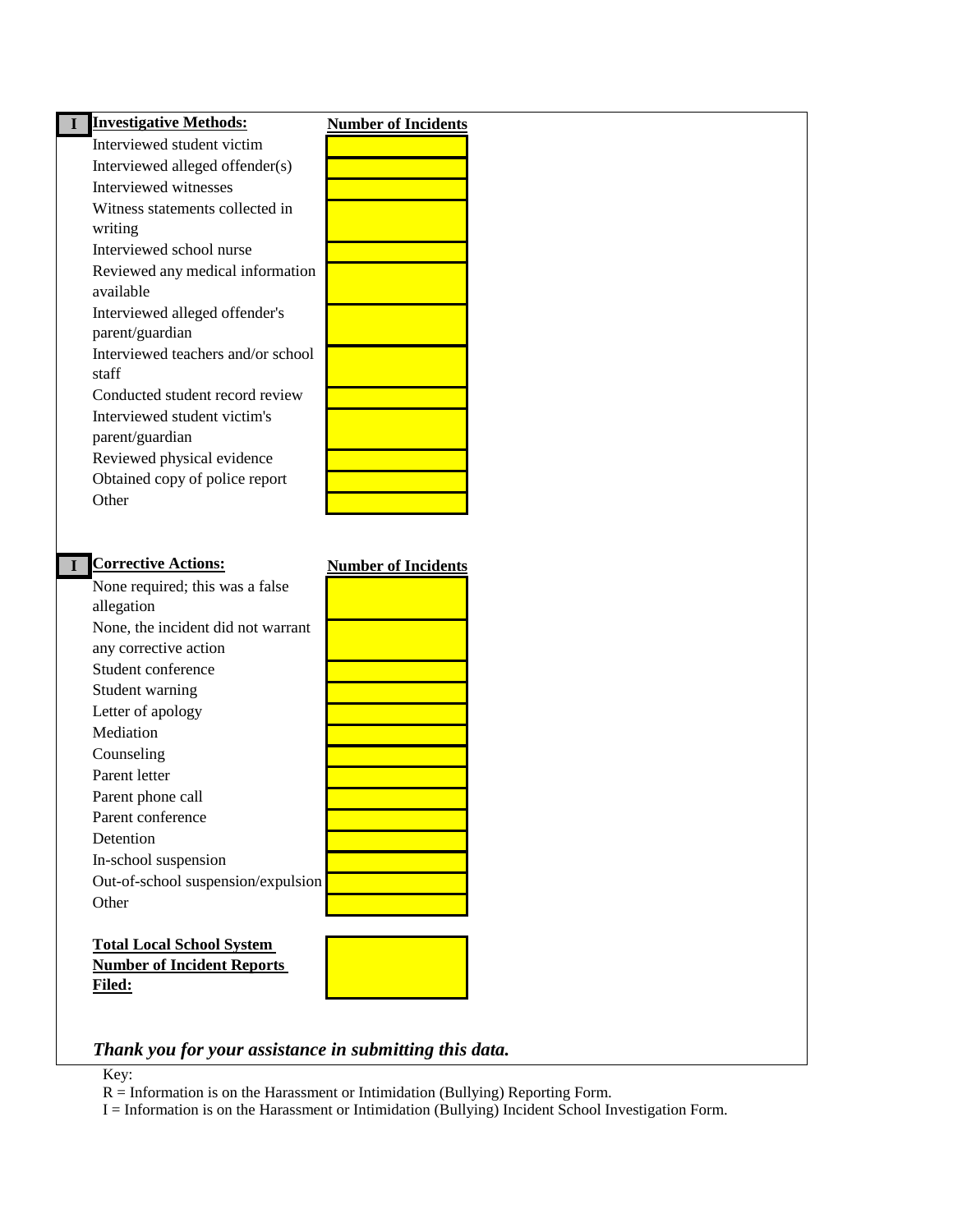# **Safe Schools Reporting Act of 2005 Implementation Instructions for Local School Systems**

The **Safe Schools Reporting Act of 2005** mandates the Maryland State Department of Education (MSDE) to require county boards of education to report incidents of bullying, harassment, or intimidation against students attending a public school under the jurisdiction of the county board. The law further specifies procedures for reporting these acts, including specific guidelines for a *Bullying, Harassment, or Intimidation Reporting Form*. Additionally, the law requires MSDE to report to the Maryland General Assembly the following:

- A description of the act constituting the harassment or intimidation (bullying);
- The age of the victim and alleged perpetrator;
- The allegation of the alleged perpetrator's motive;
- A description of the investigation of the complaint and any corrective action taken by the appropriate school authorities;
- The number of days a student is absent from school, if any, as a result of the incident; and
- The number of false allegations reported.

Each local school system (LSS) is required to designate a staff person who will be responsible for implementing this law within the system. LSSs will establish procedures for collecting, compiling and reporting information to MSDE. The following procedures are defined by the law:

- MSDE is providing a copy of the standard *Bullying, Harassment or Intimidation Reporting Form* to LSSs. Each LSS will make this form available to students, parents or guardians of students, close relatives of students, and school staff members.
- Students, parents or guardians of students, and close relatives of students will return the completed *Bullying, Harassment, or Intimidation Form* to the principal of the student victim's school.
- An investigation of the alleged incident will occur in accordance with LSS policies.
- A sample *Bullying, Harassment, or Intimidation Investigation Form* is being provided. LSSs may modify this form, however, the elements on this form are required to complete the *Bullying, Harassment, or Intimidation Incident Reporting Instrument*.
- **LSSs will need information from the** *Bullying, Harassment, or Intimidation Reporting Form*  **as well as information obtained from the investigation in order to complete the** *Bullying, Harassment, or Intimidation Incident Reporting Instrument* **(Excel spreadsheet). The**  *Bullying, Harassment, or Intimidation Incident Reporting Instrument* must be submitted to Dominic Romano at MSDE (dromano@msde.state.md.us) as an attachment by email by December 3, 2010.
- A hard copy of the *Bullying, Harassment, or Intimidation Incident Reporting Instrument* must be mailed by December 3, 2010 with the "Certification of Superintendent's Signature" to:

**Dominic Romano Maryland State Department of Education Division of Student and School Services 200 West Baltimore Street Baltimore, MD 21201**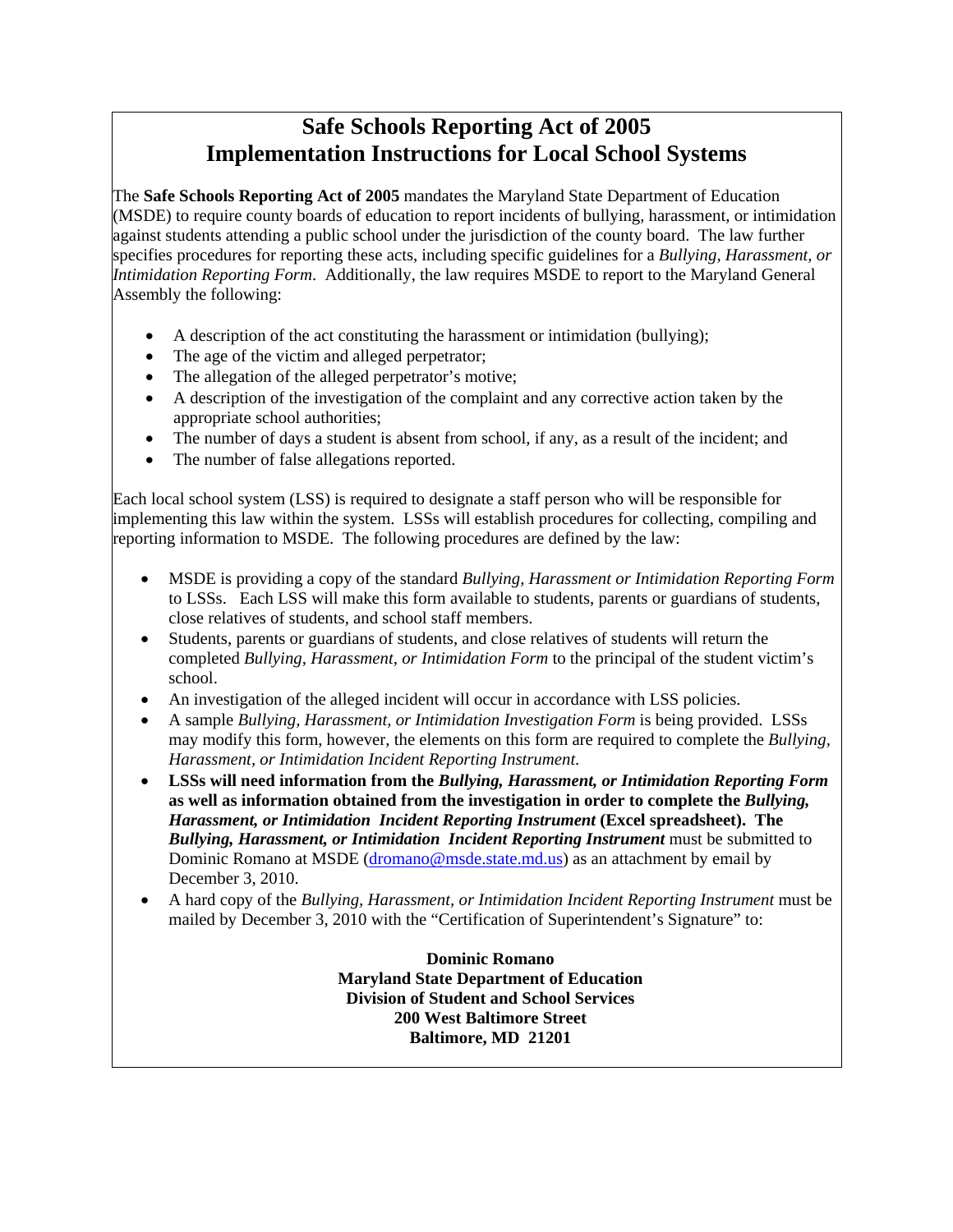| Who is               | <b>What is Needed</b>                                           | <b>Date</b>     | <b>Reporting Period</b> |
|----------------------|-----------------------------------------------------------------|-----------------|-------------------------|
| <b>Responsible</b>   |                                                                 |                 |                         |
| <b>LSS</b>           | Make Harassment and Intimidation (Bullying)                     | <b>Starting</b> | <b>NA</b>               |
|                      | forms available to students and parents/guardians               | September,      |                         |
|                      | and close adult relatives                                       | 2005 through    |                         |
|                      |                                                                 | June 2009       |                         |
| <b>Local Schools</b> | Report alleged incidents and results of investigation<br>to LSS | TBD by LSS      | NA                      |
| <b>LSS</b>           | Submit Harassment and Intimidation (Bullying)                   | January 31,     | September, 2005         |
|                      | <b>Incident Reporting Instrument to MSDE</b>                    | 2006            | through                 |
|                      | (Dominic Romano- see first page for directions)                 |                 | January 13, 2006        |
| <b>MSDE</b>          | Submit report to Maryland General Assembly                      | March 31, 2006  | September, 2005         |
|                      |                                                                 |                 | through January 13,     |
|                      |                                                                 |                 | 2006                    |
| <b>LSS</b>           | Submit Harassment and Intimidation (Bullying)                   | January 31,     | School Year             |
|                      | <b>Incident Reporting Instrument to MSDE</b>                    | 2007            | 2005-2006               |
| <b>MSDE</b>          | Submit report to Maryland General Assembly                      | March 31, 2007  | <b>School Year</b>      |
|                      |                                                                 |                 | 2005-2006               |
| <b>LSS</b>           | Submit Harassment and Intimidation (Bullying)                   | January 31,     | School Year             |
|                      | Incident Reporting Instrument to MSDE (Dominic                  | 2008            | 2006-2007               |
|                      | Romano- see first page for directions)                          |                 |                         |
| <b>MSDE</b>          | Submit report to Maryland General Assembly                      | March 31, 2008  | <b>School Year</b>      |
|                      |                                                                 |                 | 2006-2007               |
| <b>LSS</b>           | Submit Bullying, Harassment, or Intimidation                    | December 5,     | School Year             |
|                      | <b>Incident Reporting Instrument to MSDE</b>                    | 2008            | 2007-2008               |
|                      | (Dominic Romano- see first page for directions)                 |                 |                         |
| <b>MSDE</b>          | Submit report to Maryland General Assembly                      | March 31, 2009  | School Year             |
|                      |                                                                 |                 | 2007-2008               |
| <b>LSS</b>           | Submit Bullying, Harassment, or Intimidation                    | December 4,     | School Year             |
|                      | <b>Incident Reporting Instrument to MSDE</b>                    | 2009            | 2008-2009               |
|                      | (Dominic Romano- see first page for directions)                 |                 |                         |
| <b>MSDE</b>          | Submit report to Maryland General Assembly                      | March 31, 2010  | School Year             |
|                      |                                                                 |                 | 2008-2009               |

**\*This law will remain in effect unless changed by legislation. Subsequent reporting periods will be for entire school years. Reports to the General Assembly will be submitted by March 31 of each calendar year.** 

The following definition of bullying, harassment, or intimidation is included on the *Bullying*, *Harassment, or Intimidation Reporting Form* to guide students, parents, adult relatives, and school staff when completing this form, and to guide LSS staff when investigating incidents.

*Bullying, harassment, or intimidation means conduct, including verbal, physical, or written conduct or an intentional electronic communication, that (I) creates a hostile educational environment by substantially interfering with a student's educational benefits, opportunities, or performance, or with a student's physical or psychological well-being, and is: 1. motivated by an actual or a perceived personal characteristic including race, national origin, marital status, sex, sexual orientation, gender identity, religion ancestry, physical attribute, socioeconomic status, familial status, or physical or mental ability or disability: or 2. threatening or seriously intimidating; and (II) 1. occurs on school property, at a school activity or event, or on a school bus; or 2. substantially disrupts the orderly operation of a school. Electronic communication means a communication transmitted by means of an electronic device, including a telephone, cellular phone, computer, or pager.* 

If you need additional information, please contact Dominic Romano, Specialist, School Safety, at (410) 767-0301, or email dromano@msde.state.md.us.